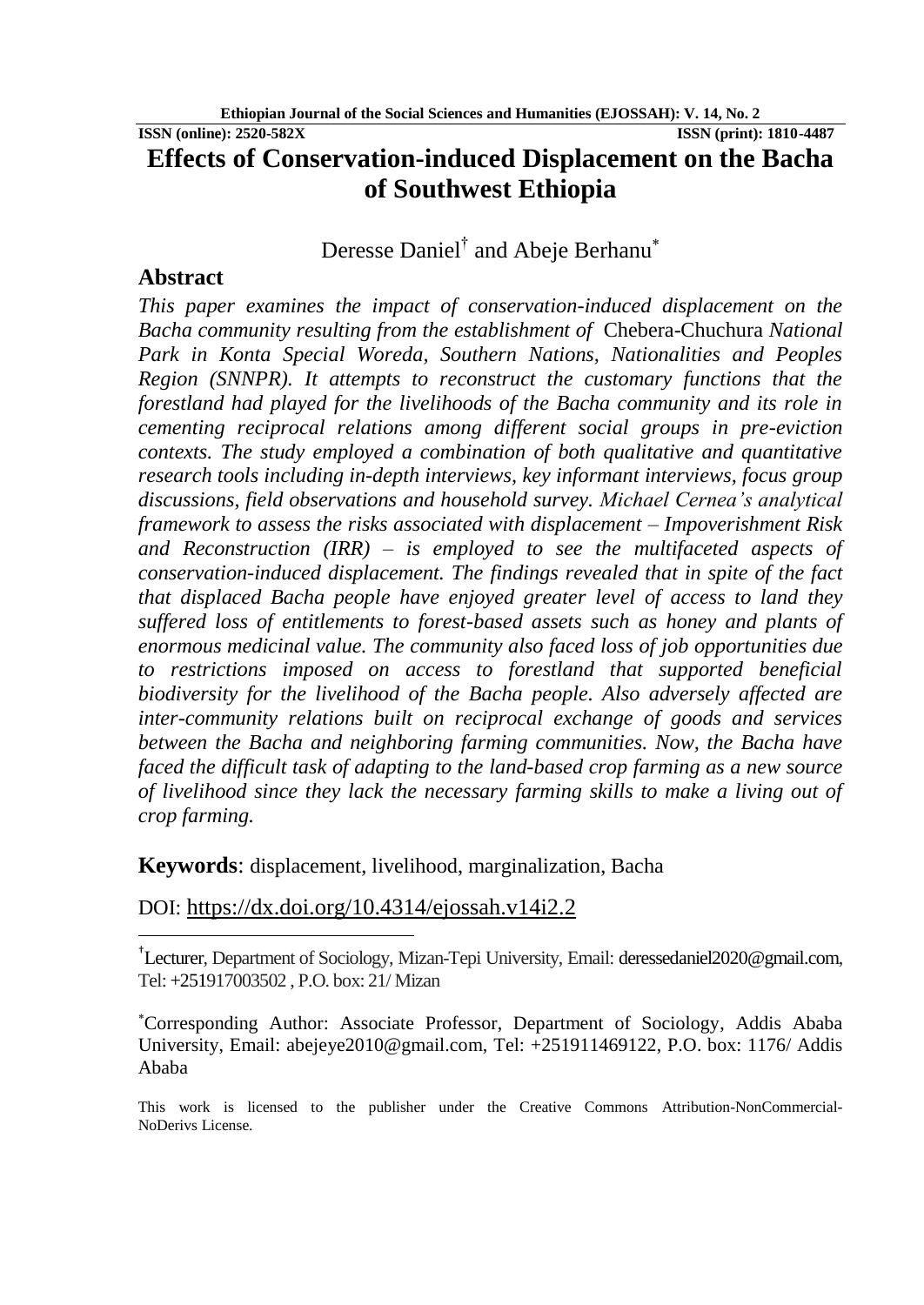# **Background of the Study**

Natural resources-based tourism is one of the ever-expanding industries of the world (Peluso, 1993). Its proliferation is built on initiatives capturing natural landscapes that have remained either untapped or serving wide range of socioeconomic purposes for local communities (Huhtala, 2007). State-backed moves to protect natural landscapes have also helped to promote tourism as the world's smokeless industry. The evidence shows the total size of land allocated for tourism at the beginning of the 20<sup>th</sup> century was 500,000 km<sup>2</sup>, but it reached 3,500,000 km<sup>2</sup> by 1990 (Brokington, 2004) resulting from government efforts to demarcate forest and bush lands into national parks at the expense of local communities. For example, in 1995 more than  $500,000 \text{ km}^2$  of land was put out of local peoples' access globally due to restrictions related to state-sponsored conservation but a decade later this figure doubled (Brokington, 2004).

In Ethiopia, the establishment of national parks in most circumstances has been guided by principles which viewed locals as potential enemies of conservation zones (Sato, 2000). Consequently, local communities had been restricted access to forests and forest products under the name of conservation. Desalegn (2004) reports on the prohibition of local population from thawing resources from the forest in the 1960s and 70s while these resources had always enabled the local farming communities to obtain their livelihoods. Following the technical and expertise advice from UNESCO, Haileselassie's regime came to realize the importance of establishing natural parks and protected areas of abundant wildlife and landscape beauty which would be in turn sources of tourist revenue and national revenue. The report further recommended ‗best' conservation practices of the time that led to the creation of exclusionary zones aimed at preventing large scale hunting and habitat destruction (Desalegn, 2004). For example, the establishment of the Semien Mountain National Park by the Negaret Gazeta of 31 October 1969 (EWCA, 2015), which subsequently became World Heritage Site in 1978, could be seen as the government's effort to embrace the principles of conservation of nature by establishing natural enclosures in the form of national parks.

Concerning the pastoralists, the government has tolerated customary use of natural resources. However, this tradition of tolerating pastoralists seems to have significantly taken a new path, especially with emergence of conservation institutions from federal to local government levels (Meseret, 2006). The transition seems to be accompanied by change in the management of the natural resourcebase where national parks have been delegated for private companies like African parks (Brokington, 2004). Studies conducted on conservation (Dereje, 2006) have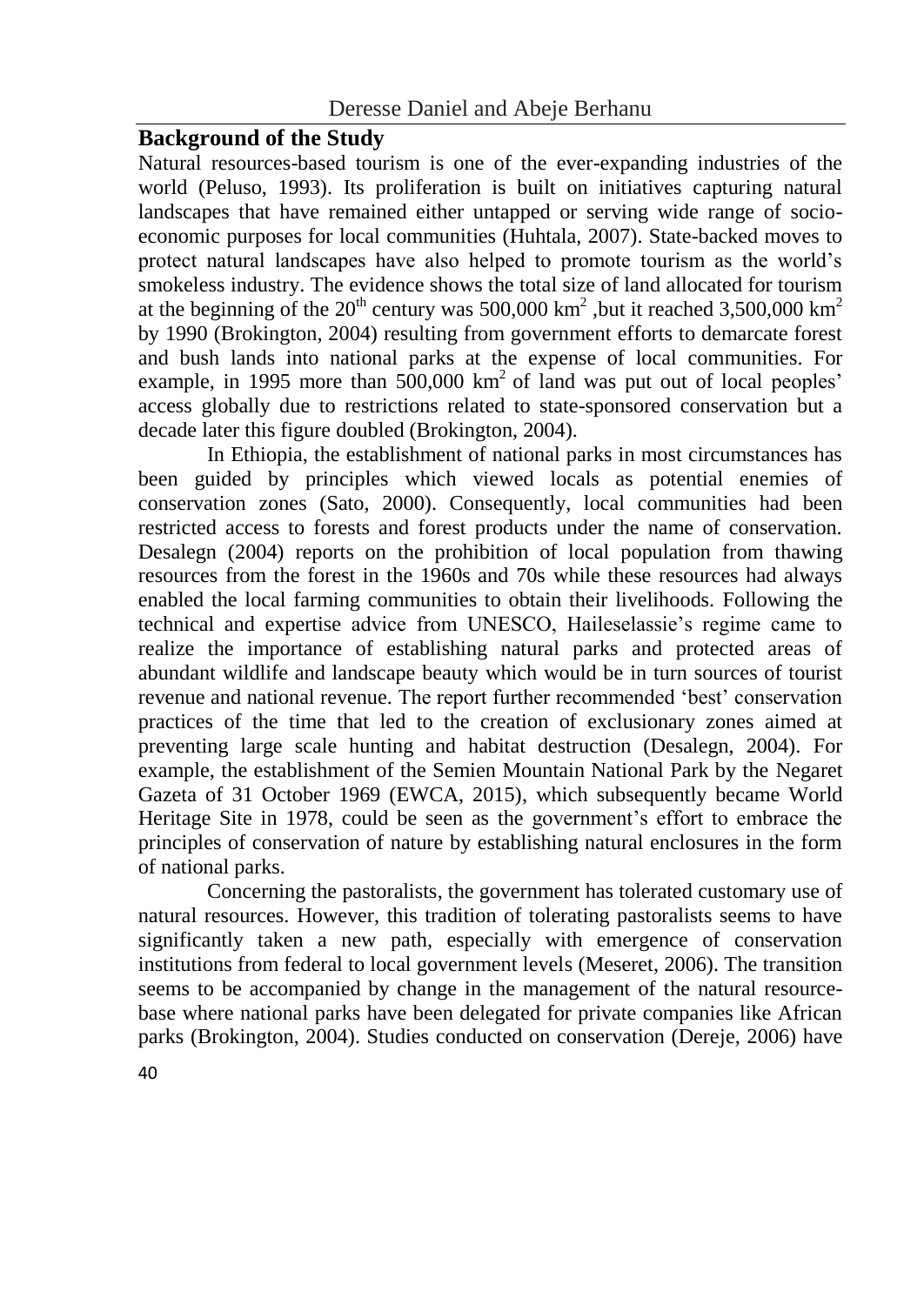also recommended the necessity of removing indigenous communities like 'Tsara' and 'Bacha' from Chebera-Churchura National Park as they were considered to be a threat for the wellbeing of flora and fauna (Dereje, 2006).

Although there has been a decline in global trends of allocating forestlands at the expense of locals for the promotion of socio-economic development, there have been aggressive moves by the Ethiopian state, especially in the Southwest, which has always hosted communities who utilized forest resources in their livelihood strategy (Meseret, 2008; Dereje, 2006). One of the forestlands in Southwestern Ethiopia, which has been elevated to national park in 2005 by the SNNPR, is Chebera-Churchura National Park. The park is located 460 km southwest of Addis Ababa in the Gibe Omo basin between Dawro Zone and Konta Special Woreda. The establishment of the park was followed by forceful relocation of some 40 of the total 250 displaced households on its northern age. The move was resisted by the locals. Hence, the regional government was forced to allow, especially elderly households to stay inside the conservation zone (Meseret, 2006). Eviction from their natural resource-based livelihoods, however, has been intensifying in explicit and implicit measures denying communities' access to their accustomed mode of survival.

The paper investigates the impact of establishment of the national park on the livelihoods and social fabrics arrangements of the Bacha community by examining the significance of forest-based products in the livelihood strategies of the Bacha community and their contribution to the integration of the Bacha and the neighboring farming communities.

# **Theoretical and Empirical Considerations**

### **Understanding Displacement and Associated Risks**

Displacement of communities due to state induced intervention entails two major occurrences. The widely conceived format is the one that is manifested in relation to shifts in physical resettlement of communities when their continuation in the customary situation is in conflict with the aspired project or planned development (Schmidt, 2003). The second form of displacement often takes place in rural environment where state agencies instill new rules and property regimes for conservation of biodiversity and advancement of economic plans having the goal of boosting the national economy (Desalegn, 2004). On top of being restricted to collect firewood or wild foods, hunt or fish, the local communities dwelling on the edge of the park were forced to walk to their farms in a roundabout way, obliged to avoid the park.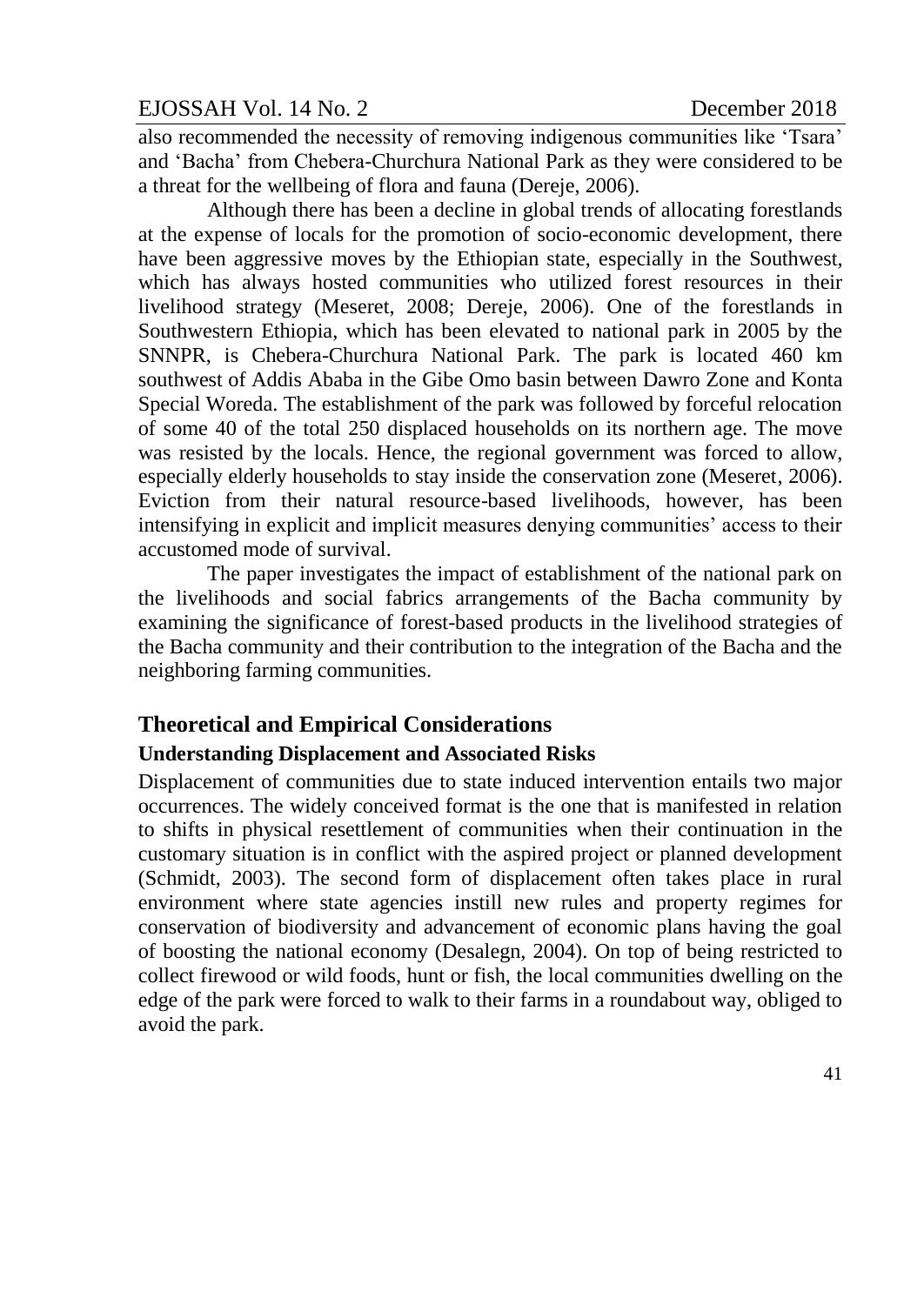Thus the communities would be unable to live as they were before because of restrictions placed on them by government regulations. It is vital to conceive of displacement not only in its physical layout but also in its economic terms where disruption occurs to communities' livelihood activities and a wide range of intricate social processes that are essential building blocks on the process of making a living and ensuring sustainable livelihoods (Mathur, 1998).

Brokington (1998) extends our understanding of displacement that includes erecting fences with the intent of banning physical and economic access to natural resources in the name of natural forest restoration and/or conservation. Displacement thus comprises issues ranging from geographical to economic and cultural levels of exclusion and has multifaceted implications for the affected communities. The study applies Cernea's (2005a) analytical model– Impoverishment Risks and Reconstruction (IRR)–to closely scrutinize the multi-faceted aspects of displacement related to the study population in context. The IRR model includes eight main components:

- $\triangleright$  Landlessness which includes expropriation of land assets and loss of access to land
- $\triangleright$  Joblessness including when the eviction creates some temporary jobs
- $\triangleright$  Homelessness i.e. loss of physical houses, family homes and cultural space
- $\triangleright$  Marginalization as social, psychological and economic downward mobility
- $\triangleright$  Food insecurity
- $\triangleright$  Increased morbidity and mortality
- $\triangleright$  Social disarticulation such as disempowerment and disruption to social **institutions**
- Executive Loss of access to common property like forests, water, wasteland, and cultural sites

Lands taken over by authorities through their explicit intervention for the purpose of socio-economic development or conservation alienate people and reduce them to a status of landlessness, thereby leading to further impoverishment (Cemea, 1999). Households or tribal groups face interference in their natural resources, social fabric, and livelihood arrangements for projects in the name of coal mining, conservation and dam construction. This happens to be the common experience in certain parts of the world causing displacement and exposing communities for a more complicated risk (Cernea, 1999). These risks are often unavoidable and continue to affect subjects of eviction even when the community is treated in the form of compensation for the loss of land (Nayak, 2000).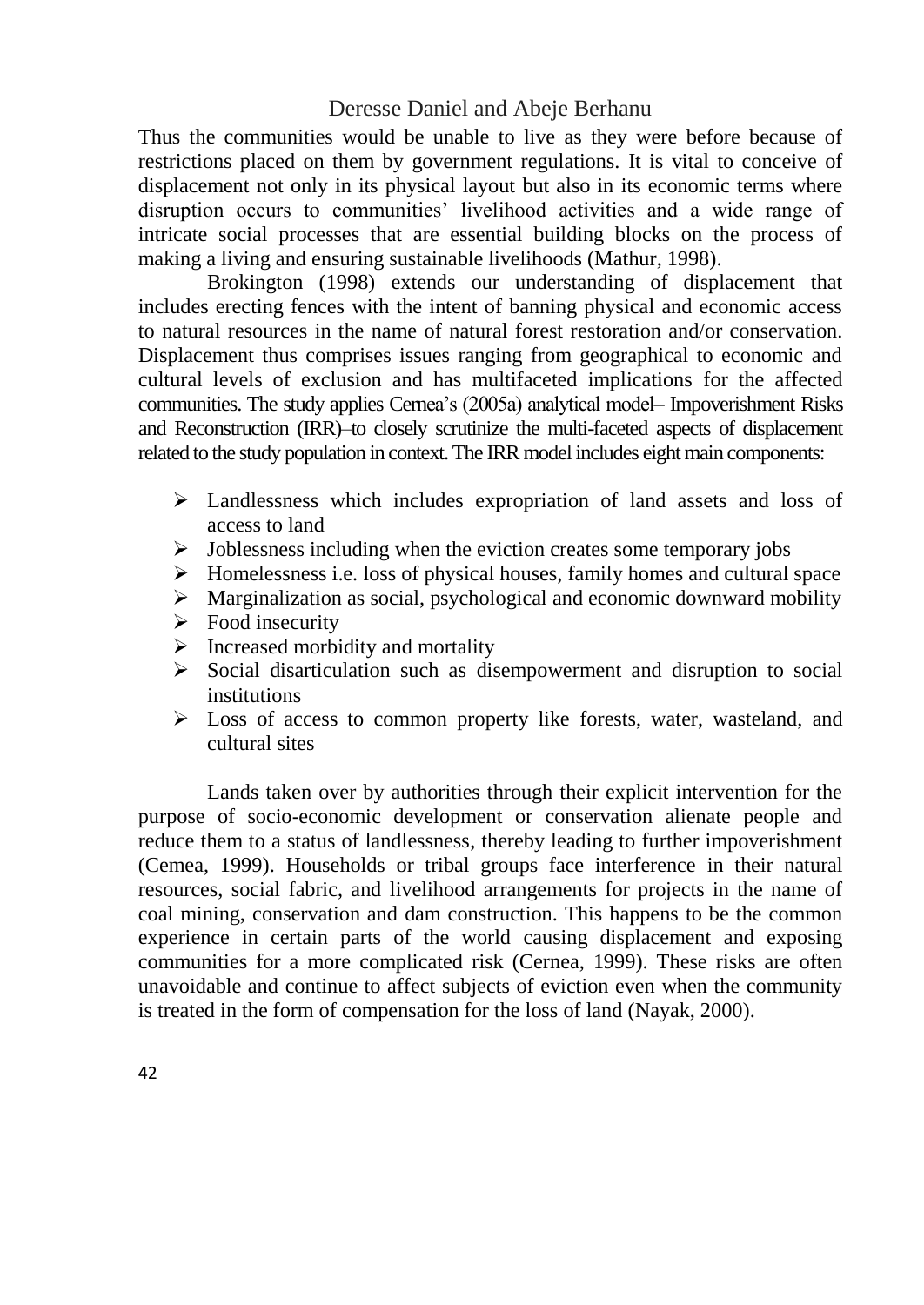Efforts to measure the empirical consequences of landlessness in terms of income earnings and livelihood disruption, for example, in Kenya, Indonesia, India and Brazil, reveal the decline in income and disruption of livelihoods compared to pre-intervention contexts (Reddy, 1999). This study, however, attempts to look at the context of economic eviction resulting from the loss of land by people with neither agrarian nor pastoral alternatives for their livelihoods. Such people have a peculiar livelihood as their survival exclusively depends on forest products. Compensations in the form of land replacement and livestock restoration would not help them avoid or reduce impoverishment since their livelihood is closely connected with the forest.

In addition to landlessness, displaced people also face joblessness which is the immediate aftermath of state-led conservation-induced displacement. It brings visible costs to people who are closely attached to the forest (Cernea, 2005a). The reality of joblessness becomes much higher especially among craftsmen and small business owners due to discontinuity in the demand and supply chain that acts as a strong pillar for the functioning of the alternatives (Pandey, 1996). This study focuses on the experiences of displaced communities that have been known to possess skills as a result of their exposure to a highly forested area that is rich in biodiversity. The skills enabled them to secure jobs that were desperately demanded by their neighboring communities. In this regard, the literature seems to shed light on the rise of joblessness due to loss of access to communal resource. Designing skill-focused packages might help them to make a smooth shift from their accustomed mode of living.

Eviction also results in marginalization mainly due to the shift in downward mobility of the economic status of displaced communities (Sam, 1996). Decline in alternatives of diversification and shift in relative status of subjects of eviction often puts people at positions prone to vulnerability in socio-economic terms (Cernea, 2005a). Some of the skills acquired through traditions and passed onto generations in the pre-displacement context become non-functional in the post-displacement context. They become unable to act as a means to yield incomes needed for the household. Marginalization is seen in contexts of not only economic conditions but also cultural levels. The other dimension of marginalization include the decline in relative prestige of displaced communities and their inability to exercise their usual cultural practices as they began to be perceived as strangers in their resettled new areas of settlement (Walter, 1991).

Eviction not only places people at risk of quantitative decline of food available for the household but also often enforces shift in the type of food consumed as people may not be adapted to it. For instance, Flakim (2000) reported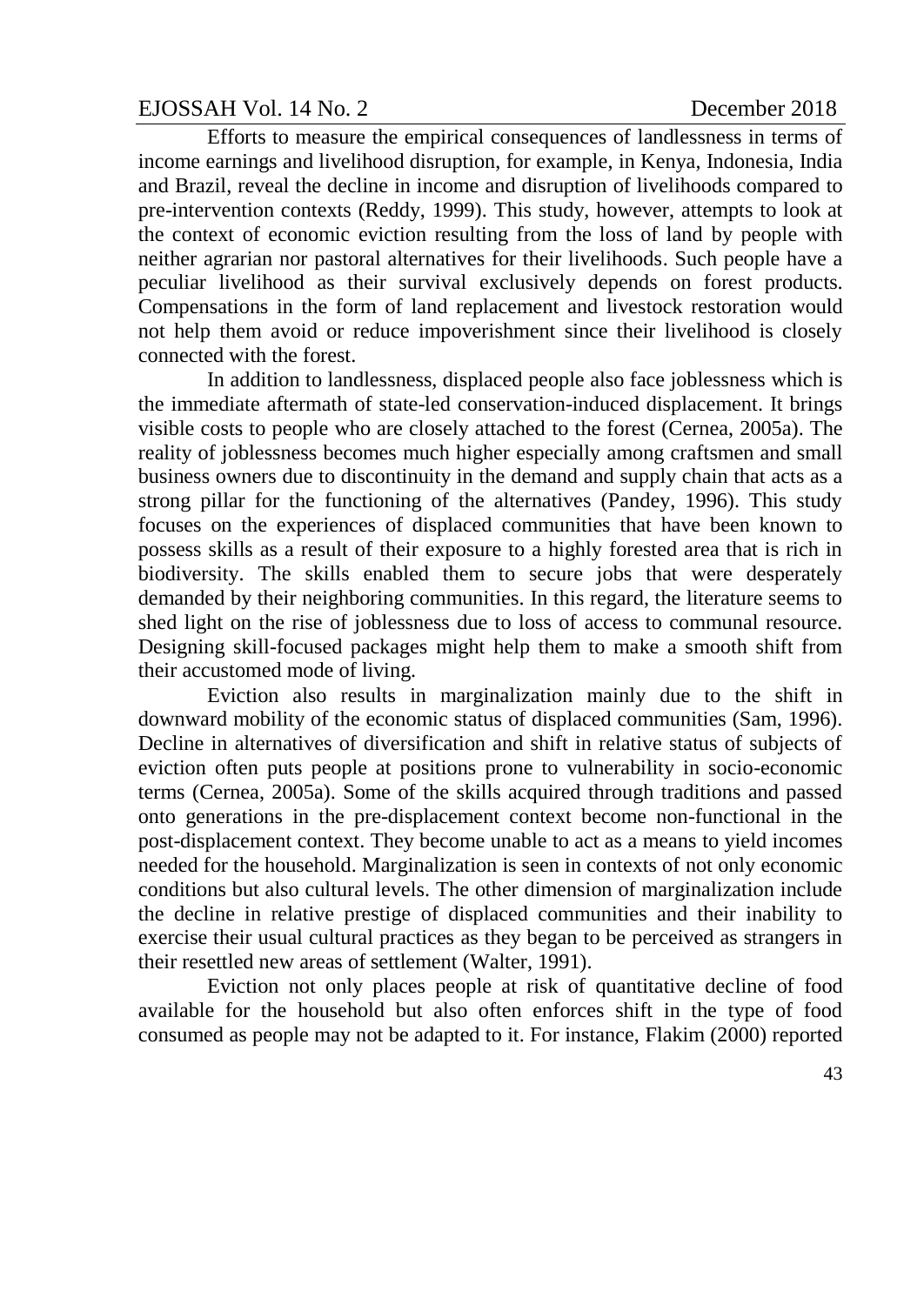on the experience of some resettled communities in the western state of Gujarat, India. They fundamentally transformed their livelihoods from food crops to cash crops due to eviction for dam construction. Displacement thus enforces involuntary shifts in the ways that people make their survival and consumption.

Displacement also results in increased vulnerability to risks of community health. Shifts in physical space and the environmental context of newly hosted settlements have the potential to exacerbate the segments of the community who are at the bottom of the demographic ladder, and are already weakened in their physical capacity due to involuntary mobility. Also, social organizations are found to be negatively affected by displacement due to the impact it has on the ways social organizations are formed and operated (Nayak, 1993). Disruptions occur to functions of social institutions as their existing frameworks no longer seem to exist (Cernea, 2005a). The social and cultural networks that are often organized along informal lines and are intended to play very crucial role in the pursuit of communities for sustaining life (mainly through inbuilt reciprocal relationships of exchange of valuables) are now forced to cease their function due to displacement.

Finally, displacement resulting from loss of access and claim for land due to state interferences would result in loss of home to community members who come under a risk of eviction. Such losses are not just confined to circumstances in which physical possessions are put under risk of loss but the various social spaces upon which many of the community life-ways are organized (Mathur, 1998). Displacement makes displaced families loose their previous position in home possession and face difficulty in adapting to new patterns of home ownership.

#### **State-Induced Displacement in Ethiopia**

In the context of Ethiopia**, s**tate induced displacement in the form of restriction of access to communal resource base has been a phenomenon that communities in Ethiopia at various conservation zones began to face since the mid 20th century (Desalegn, 2001; Kassahun, 2009; Piguet and Pankhurst, 2009). These policies favored the wellbeing of animal and biodiversity and viewed the customary interaction of people living next to it as an ultimate cause for the imbalance of the environment. The experience in state run conservation by the Ethiopian state has been a manifest continuity of the tradition in Africa, given the experience that the early interferences for conservation were intended to turn the inhibited lands to conducive locations and exclusionary zones dedicated for setting up a conservation area that would translate into economic growth (Turton, 1987).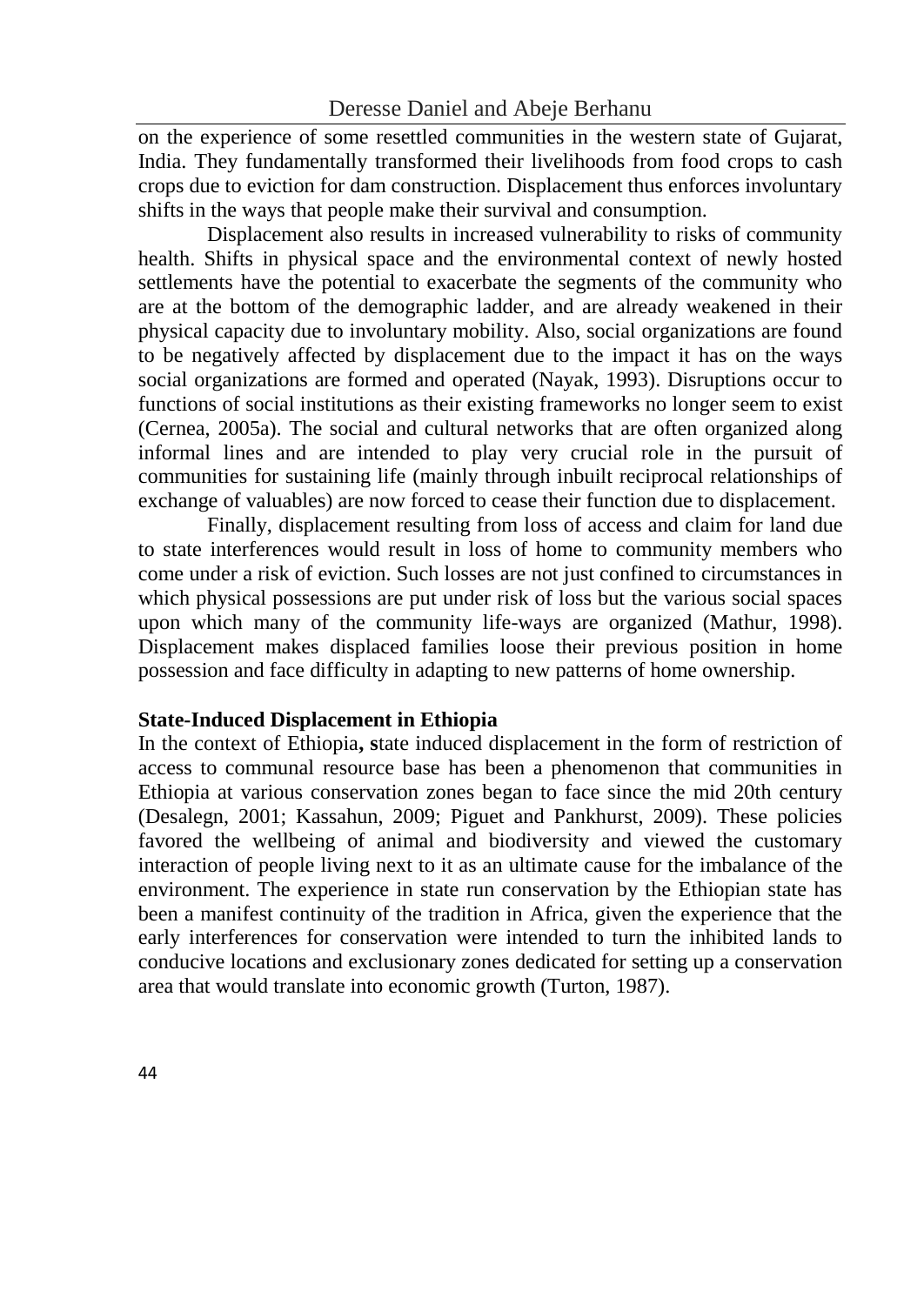As indicated by Turton (1987) pastoralists in Ethiopia, for instance mainly the Mursi ethnic group, were made to hand over their environmental asset for the conservation scheme to create the Omo National Park. Similarly, the Karrayu and the Afar, because of the Awash National Park (Ayalew and Getachew, 2009) and the Guji Oromo of the Nechsar National Park (Tadesse, 2009) have suffered from conservation-induced displacement leading eventually to loss of access to grazing land, water and other natural resources vital for their survival. These moves provided access to only a marginal part of the conservation zones as restrictions begun to get more serious inside the exclusionary zones. The restricted areas had been functioning as a comfortable grazing area while pastoralists were engaging in seasonal migration (Turton, 1987).

The enclosure has been getting more serious especially in the recent past when the Ethiopian government transferred the right to possess and control certain national parks to private companies like African Parks. African Parks has been working very closely with governments that favore the privatization of everything including bio-diversity and wild animal (Brockington, 2010). The Nech-Sar National Park is the prime example as it was handed over to the private company and negotiations were underway for the removal of the Guji pastoralists who have utilized it for grazing their animals (SNNPR, 2013). Similarly environmentoriented NGOs and government institutions, which are showing concern on the matter, have recently begun to extend efforts that call for ever increasing measures to enhance restrictions aiming at banning communities' access to environmental resources (Dereje , 2006).

Generally, the empirical evidence suggests (Piguet and Alula, 2009; Ayalewand Getachew, 2009; Tadesse, 2009) that the government's primary concern regarding conservation-induced displacement has been to preserve and protect nature, wildlife and to promote eco-tourism. These same objectives guided the establishment of the Chebera-Churchura National Park and subsequent displacement of the Bacha from their natural forests and land.

### **Methods**

#### **Description of the Study Area**

This study is conducted in Chebera Churchura National Park (SNNPR) where the Bacha people live (Figure 1). The national park is located in Konta Special Woreda and encompasses both highland and lowland features. The highlands are characterized by steep slopes and the lowlands in contrast are characterized by low altitude and gentle slopes (Dereje, 1993). The altitude of the area ranges from 550 to 2000 m a. s. l with flat lands and highly undulating terrains consisting rolling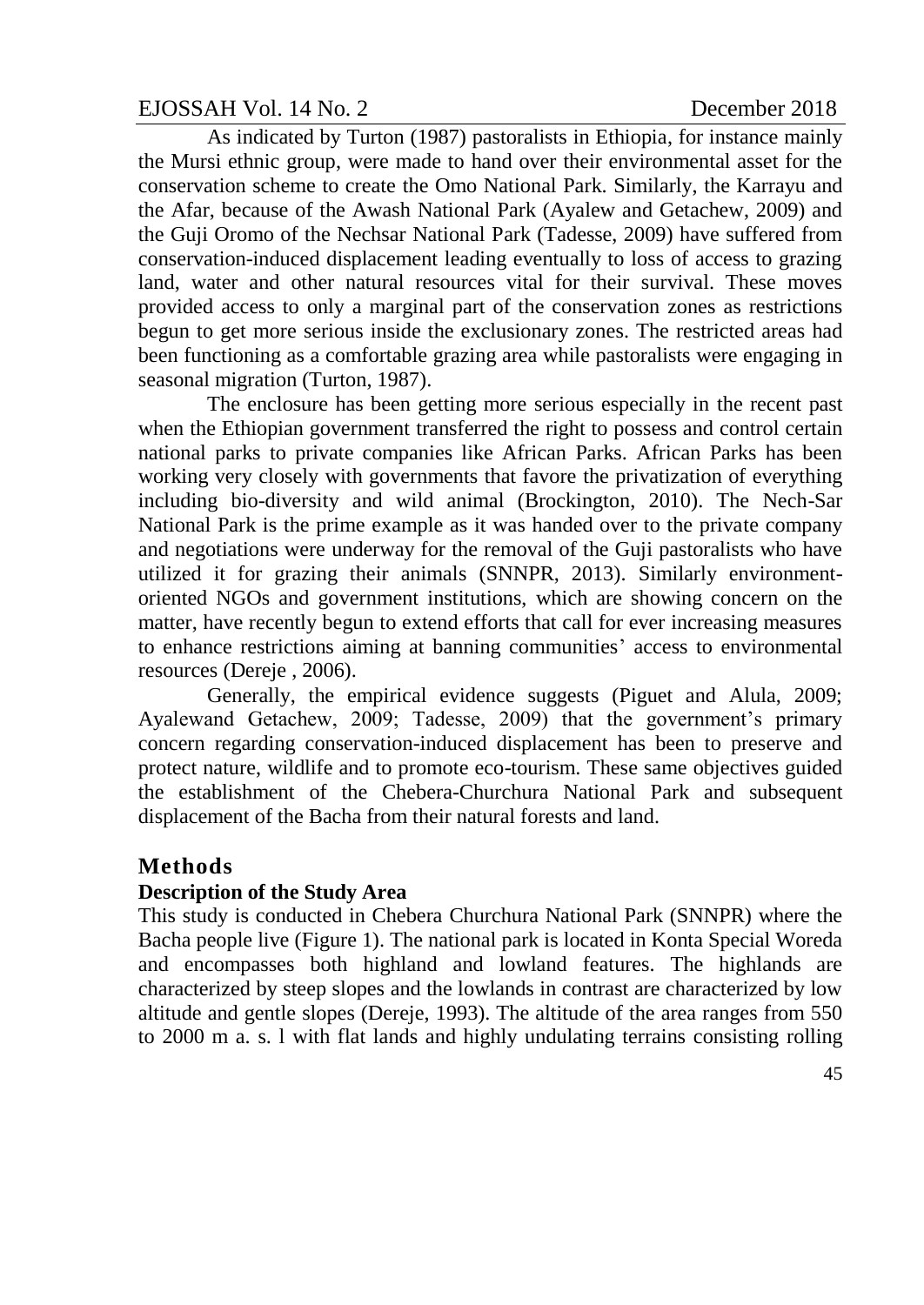plains, incised rivers, streams, valleys, and gorges as dominant topographic features.

The Bacha people constitute a socially and economically marginalized group because of their closer proximity to the forest and their resultant forest-dependent mode of life. Our field observation and informal conversations with some members of the Bacha showed that physical confinement of the community to forestlands coupled with social marginalization by the neighboring farming communities has kept them unnoticed to the outside community. The peculiar socio-cultural identity of the Bacha has not been even known to the neighboring communities. Their cultures, symbols, and overall indigenous socio-cultural arrangements seem to remain subsumed by the dominant agrarian counterparts in their respective settlements. The surrounding farming population, which is practicing crop cultivation permanently, has been making a relentless but covert effort to confine the Bacha within the traditional low social ladder. It is often manifested in the form of, among others, restricting Bacha's interaction within and around the forestland and branding them as 'people of the forest' with limited interactions with the surrounding farming communities. The size of the population has not been recorded in official demographic and census documents but local sources (e.g. kebele source) give an estimate of 400 to 600 households living in the Konta Special Woreda. It is this group's relationship with the forestland, now the national park, which is the focus of this study.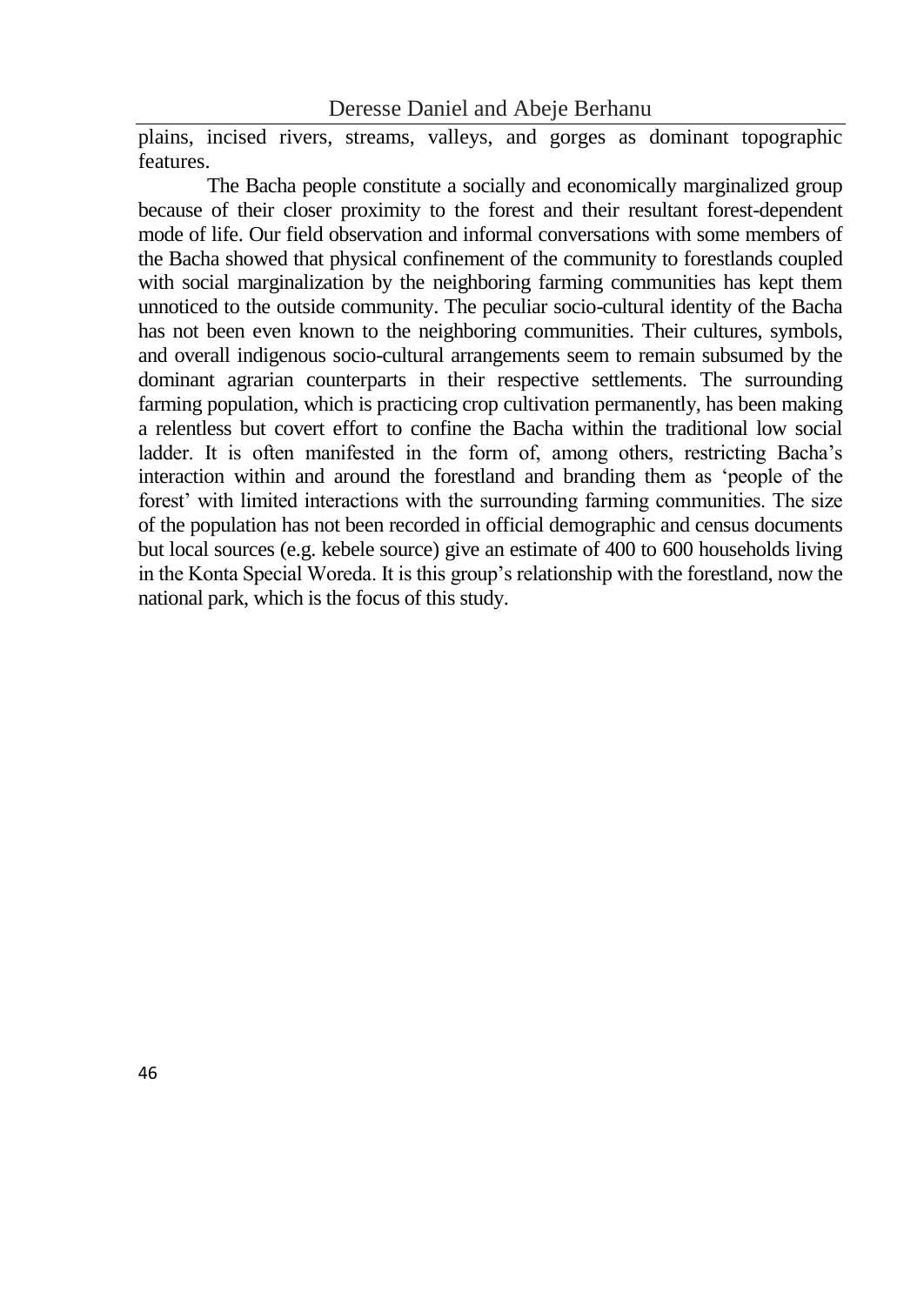

Figure 1: Location map of Chebera Churchura National Park (Google map)

# **Tools for Data Collection and Analysis**

The data for this study were collected using both qualitative and quantitative data gathering tools. The first group includes: in-depth interviews, key informant interviews, focus group discussions and direct field observations while a questionnaire was employed to collect quantitative information.

**Qualitative Interviews**: In-depth interviews were used to obtain information related to the experience of the Bacha people who have been affected by eviction from their forest-based livelihoods. Those whose livelihood was organized around the use of plants for medicinal purposes which are demanded by the surrounding agrarian community as well as individuals who were employed by the National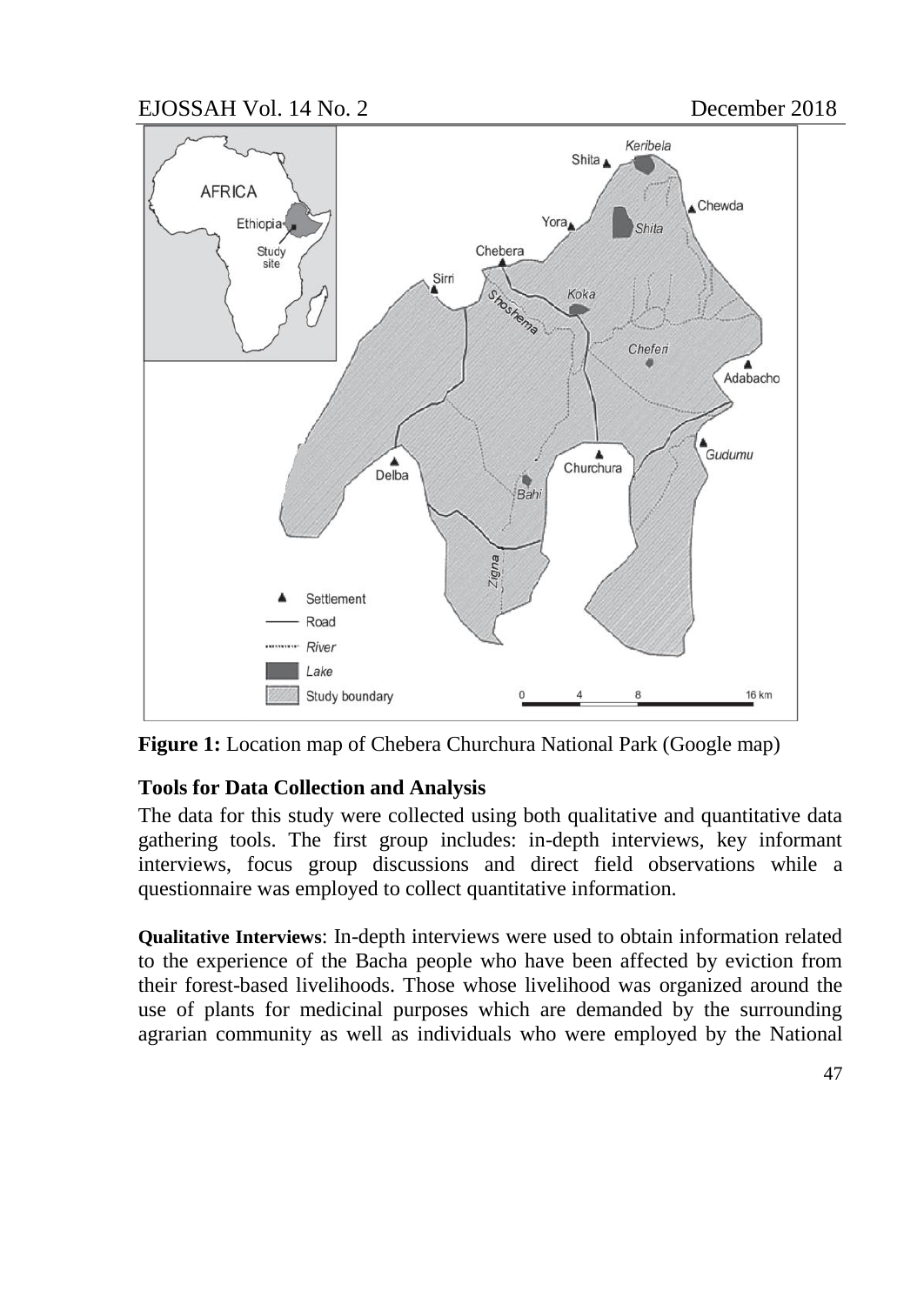Park were given attention. Thus in-depth interviews were conducted with 5 men and 2 women whose ages were estimated to be above 60. These informants were nominated based on their unique wisdom in relation to identifying medicinal plants for pathologies affecting both people and animals and the expectation that they could be the voice of their community.

Key informant interviews were held with individuals who were serving in local administration and had active roles in enforcing eviction rules on the Bacha people. It consisted of locals and officials of the national park who had a good deal of knowledge about the life and experiences of the Bacha people, both in pre-and post-displacement situations.

A total of 9 informants (7 men and 2 women) who participated in the government plan of converting the forestland to a national park gave information as key informants; 5 of them were government employees whereas the rest 4 were engaged in bridging state interest and community concerning the national park. The participants' ages ranged between 35 and 55.

In addition, four focused-group discussions were conducted (two women FGDs and two men FGDs) with a view to obtaining a more collective and groupdriven view of the process and consequences of eviction from the forest resources. The participants' ages ranged from 35-65. Furthermore qualitative information was gathered through observation in the field. It was learnt that the community was banned from accessing forestland and forest resources (including preventing from harvesting honey and gathering medicinal plants). This was observed during a fieldwork by one of the authors who collected the data as part of his MA thesis research in Sociology in 2013 (Deresse, 2013). An observation checklist was prepared to distill out the most important matters needed to capture experiences of the community which the researchers might not uncover if they had not been making field observations.

**Questionnaire Survey**: Household heads that experienced eviction were interviewed using a questionnaire prepared for the purpose. The questionnaire was employed to collect quantitative data regarding livelihood activities, extent of asset loss due to eviction, socio-demographic features of individuals affected by eviction (e.g. age, gender, marital status, etc) and nature of relationships between the Bacha and surrounding farming communities. The number of households who experienced eviction from the forest was 250, out of which 70 heads of evicted households were selected randomly using a list provided by the local kebele administration.

The collected data were analyzed using both qualitative and quantitative data analysis techniques. Qualitative data were analyzed thematically using themes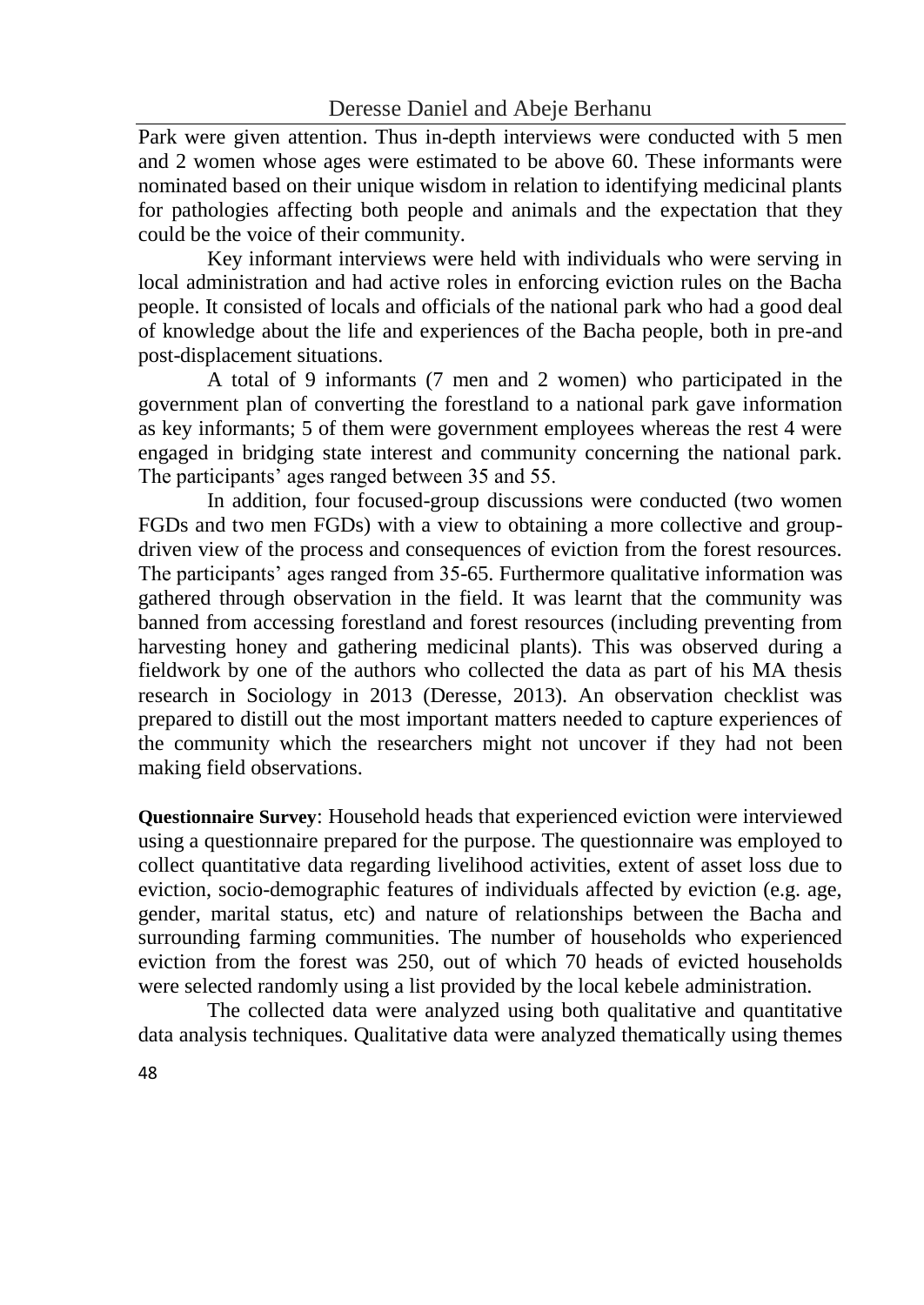obtained from topical questions and also themes that emerged during qualitative interviews. In order not to lose ideas and keep their coherence and flow, in-depth interviews were tape-recorded and field notes were taken on a daily basis. The collected field notes were organized and analyzed mostly immediately after each fieldwork day and tape recorded notes were also transcribed and analyzed in a similar manner. Quantitative data obtained through questionnaire were coded, categorized and analyzed using Statistical Package for Social Sciences (SPSS) version 20. Statistical results like frequency distributions, means, percentages and standard deviation were used in the analysis.

# **Findings and Discussion**

 $\overline{a}$ 

### **Environmental Resources as Mainstay of Livelihood**

One among the defining aspects of the Bacha community is their heavy dependence on environmental resources for their livelihoods including water bodies (like rivers, hot springs, lakes) and trees which provided a variety of economic, medicinal and symbolic functions as emphasized by the focus group discussion participants. Rivers such as Zigna and Gurguta, the major tributaries of the Omo River, provided the Bacha community access to fishing and hippopotamus hunting. The forest also hosts wild animals (e.g. pig and rhinos) which are not hunted by neighboring non-Bacha communities because their religion or traditional belief systems forbid them eating such wild animals. The forest also provided an important source of honey since the unique natural arrangement is suitable for keeping beehives and harvesting a rare quality of honey locally known as *bothaesa*<sup>1</sup>. Regarding the vital role of the natural environment in fulfilling the livelihood needs of the community, a 57 year-old key informant in Delba kebele said the following:

*Wola are the facilities that nature crafted for us when the non-Bacha farming community relegated or overlooked us from accesses to manufactured beehives and facilities in the fertile and flat lands. The natural shape of these trees, multiplicity of flowering plants and grass spices, along with the swampy landscapes within the forest created conducive natural space for beekeeping and potential for surplus in honey harvesting.*

<sup>&</sup>lt;sup>1</sup>A white color honey variety obtained from beehives kept in the forest. Beehives are identified by household name and hence treated as private property, enjoying same protection as any other property.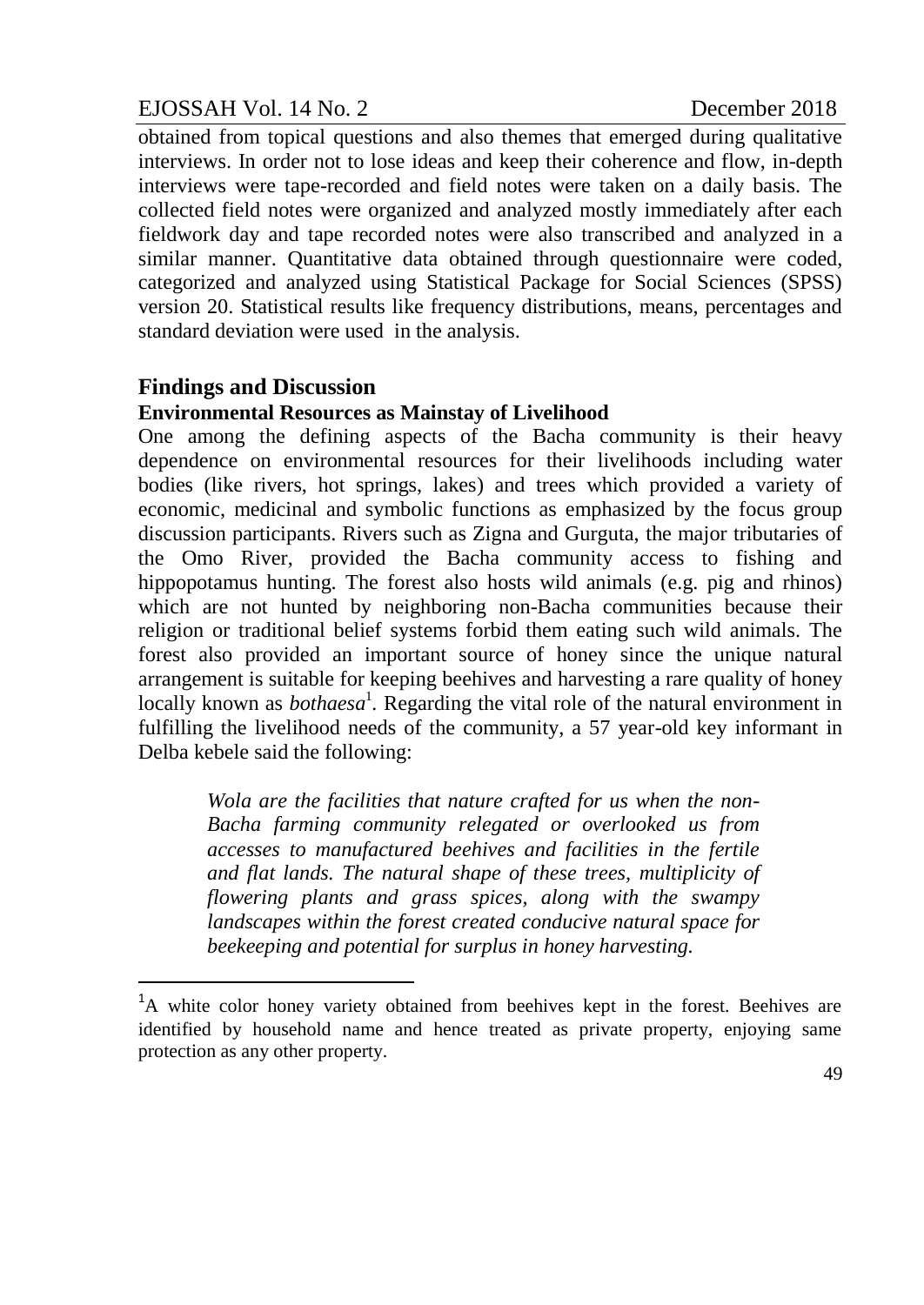Environmental resources also contain bio-diversities which are available only in the forest zone and are critical in the production of medicinal products. At the same time, the Bacha did experience social marginalization from their neighboring communities because of their way of life. This was manifested in the ascription that the Bacha should be denied of accesses for ownership of cultivable plot (e.g. labeling them as naturally unfit to integrate to mainstream way of life and shaming their preferences to a deviant consumption habit often sanctioned by followers of more formalized religious organizations). This has implicitly impacted them to remain knowledgeable about alternative medicines and treat sick individuals from both in-group and out-group members. As indicated by informants, lived experiences of confronting exclusion of ownership of asset foundations like agricultural plots and detachment from socially significant fields of social interaction have forced the Bacha people to experiment with herbs and diverse genetic resources in the area and deal with ill-health. Especially their wisdom of treating an illness that frequently harmed their physical wellbeing or total dysfunctions of their body parts (i.e.  $gergeda^2$ ) was symbolic one. The Bacha have developed self-reliance in treating diseases as they do not expect to obtain such services from modern health institutions. Interventions to reorient their healing options, lack of customs in competing state-organized services with surrounding dominant counterparts, and physical inaccessibility among others have kept them away from accessing health institutions.

The forest used to provide stable source of food for the Bacha and is rarely punctuated by drought or flood. The presence of environmental resources and ability to maintain claim over utilization made the Bacha earn stable income and staple food in good quality and quantity as the key informants noted. Marginalization against the Bacaha was manifested by the out-group community in the form of control of assets that are needed to adapt into mainstream life and by the state development agents in the form of disregard to devise model of change that is compatible with their accustomed way of life. This forced the Bacha to retreat into the dense forest—a measure that did not actually lead to impoverishment in economic terms and loss of entitlement on their produce until the conversion of their customary resource zone into conservation land. A 54 yearold male informant said, "the inability to earn a living in flat lands and difficulty to adapt to the mainstream group culture was compensated and made possible by the dense forest which the group adopted very well until recent past." The food that

 $\overline{a}$ 

<sup>&</sup>lt;sup>2</sup>Disability of body parts often believed to be caused by inability to stay in safe home especially during the rainy season.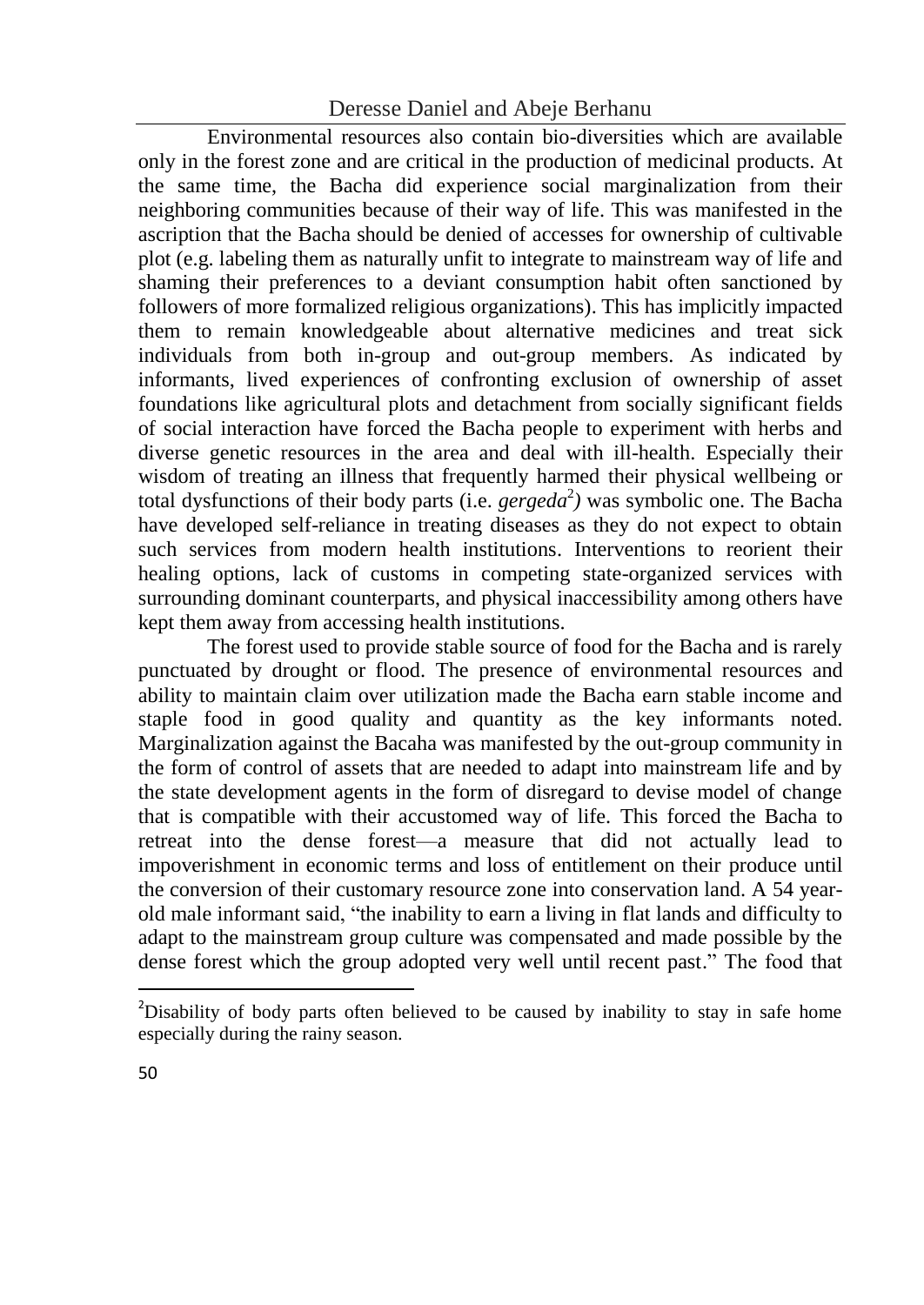the Bacha people used to consume did remain more or less stable and surplus without being affected in significant ways by seasonal rainfall fluctuations. Therefore, social marginalization did not result in economic marginalization, and as a 36 year-old male informant argues, "physical relegation into hostile escarpment scaled up our endurance to overcome not only challenges from people pushing us but also from pressures of nature that affect our very existence." Another 46 year-old female informant also stated "our crops' are less likely to be destructed by natural catastrophes like flood or unforeseen destructions by pests unlike the farming community in the adjacent land-based communities which made non-forest products the center of their livelihoods."

# **Relationship-Mediating Role of Environmental Resources**

Before the establishment of the national park, environmental resources had played a mediating role in bridging the social gap between the Bacha and non-Bacha communities. Data, obtained through focus group discussions and key informant interviews show that certain inter-community relationships were mediated through the help of valuables obtained from the forestland. For example, the forest used to serve as source of pasture for neighboring farming communities during seasons of extreme drought when they could not find pasture in their immediate surrounding or communal places reserved for grazing; they always considered it indispensable component of their livelihood. The Bacha who had been well adapted to the dense land often avail pasture that was collected from deep in the thick woodland to rescue oxen in particular, which are considered as engine to catalyze survival endeavor of their clients dwelling in the farming community.

The forest also supported a variety of plant medicine used for the treatment of animals. The Bacha elders have knowledge and skills needed to identify and prepare natural veterinary medicines for cattle. According to a 45 year-old traditional healer, the surrounding farming communities depended on the wisdom of the Bacha for the provision of cure for animal diseases in general and provision of the right cure for a snake bite as per the peculiarity of the snake. Snakes in particular caused infection when the farming communities take their cattle to graze along forestlands and attempt to till grasslands reserved for slash and burn agriculture.

Promoting the productivity of cattle was not limited only to availing emergency natural medicine to cure cattle disease, but also in the provision of items for accelerating cattle fattening. A farmer who decides to put aside a cow or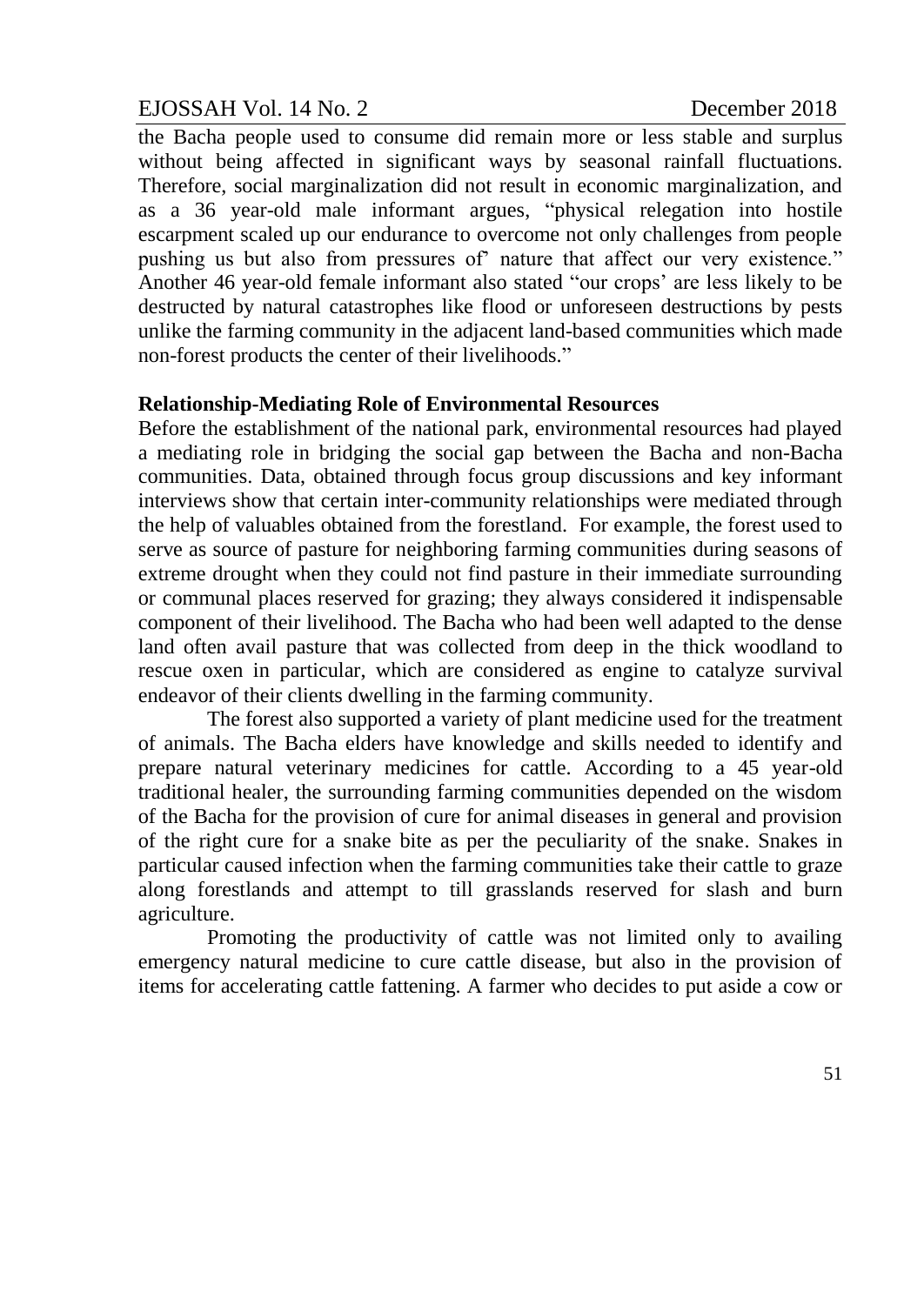oxen for fattening, locally known as *dhikua*<sup>3</sup> would require the wisdom of the Bacha tribe who used to hold monopoly over knowledge of specific plant or tree species used for cattle fattening. Specialists in cattle fattening were knowledgeable in selecting plants that could accelerate the rate of fattening and the wisdom was believed to originate from Bacha's specialists with long-established relationship with the forest.

The Bacha also used to support resources which were highly sought mainly by young members of the farming community. Young members of the farming community who could not inherit adequate size of plots from their parents and need to lead life with shrinking size of land reported to have increasingly resorted into petty trade in order to adapt into the dynamics in their livelihood context. Such items like honey, spices and coffee would be collected by the Bacha people and taken to the nearby markets located in the farming communities and the young farmers would in turn take these items to distant markets in major towns for far higher profits.

In this way, the Bacha used to be a source of livelihood diversification for the non-Bacha community by supplying forest-based products highly demanded by surrounding communities and beyond. Only the Bacha could extract income generating activities from the forest directly as the surrounding farming communities (e.g. Mala) were not adapted to the business of hunting wild honey or keeping beehives in the forest. This task was reserved for the Bacha who have forged a symbiotic relationship with the forest and the wild animals it supported.

In addition, the Bacha used to deliver equipment needed to pursue survival in the traditional socio-economic complexity. These include fashioning grinding stones (a special type of stone – called *wotha*– used for grinding cereals), as well as wood types naturally molded to fix iron plough and produce tools for cutting trees and clearing farming lands (*kalta* and *walyia*). These are desperately needed for the accomplishment of diverse demands of nearby farming communities. These natural resource-based interactions had helped to minimize marginalization of the Bacha by non-Bacha farming people because the survival necessity of the latter depended on products supplied by the former. The products are uneasy to secure in formal markets with cash in, for they are accessible only in traditional arrangements. However, the establishment of the National Park has put an end or halted the medium of human interaction especially for those households who had

 $\overline{a}$ 

<sup>&</sup>lt;sup>3</sup>A practice of isolating livestock from herd for the purpose of fattening and then selling to the market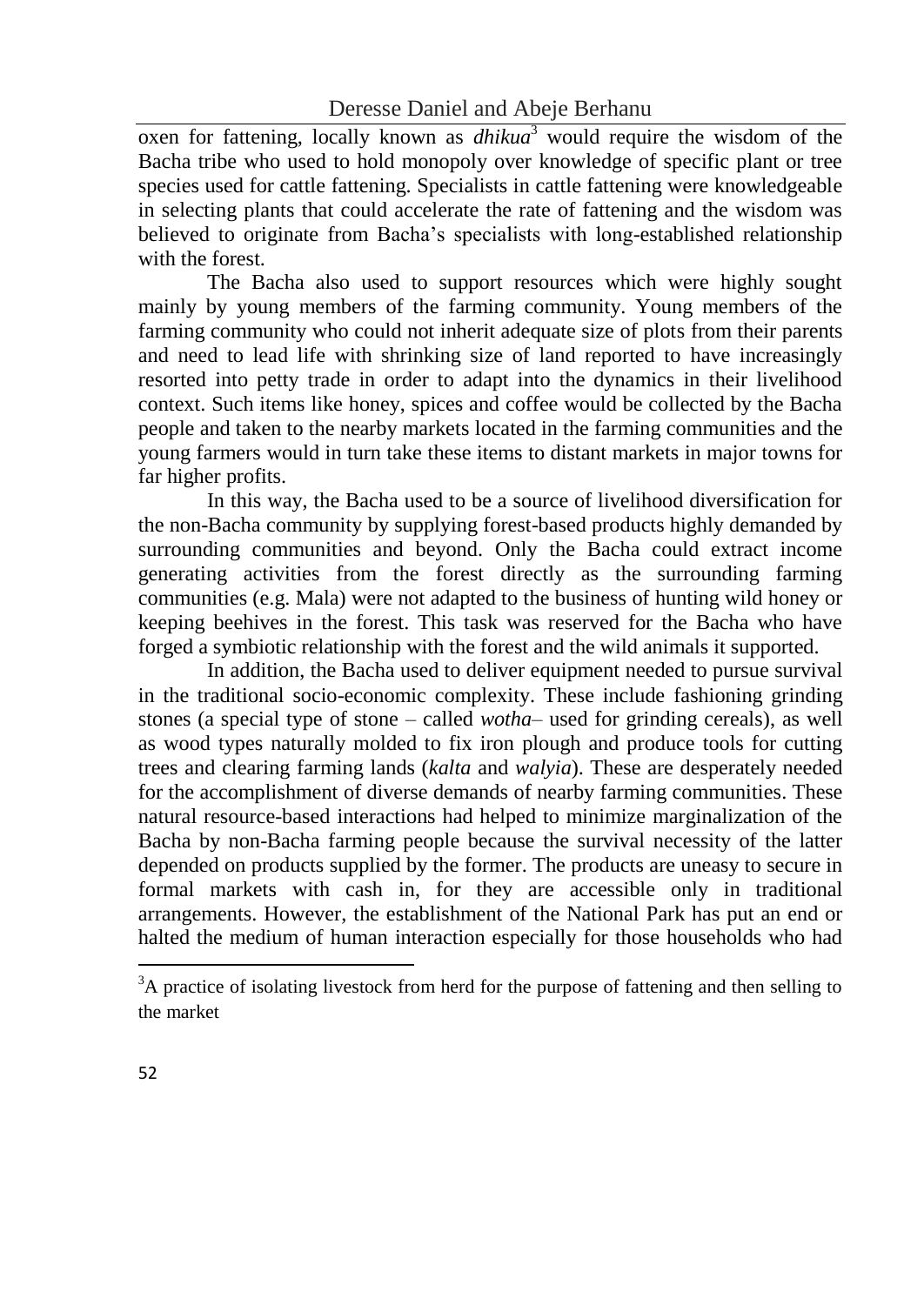drawn these valuables from the forestland that was later elevated to national park. According to a 43 year-old male informant, "banning access to such physical facilities desperately needed for diversification strategies … made the restriction unbearable since the livelihoods of both the Bacha and non-Bacha were heavily dependent on it."

# **Applying the Analytical Model**

Here, we investigate the impact of national park-initiated displacement on the Bacha community using Cernea's Impoverishment Risks and Reconstruction (IRR) model. The six elements of the model (namely, landlessness, joblessness, homelessness, morbidity & mortality and food insecurity) for which we have data are analyzed to see the multidimensional effects of the displacement on the community.

#### **Land Ownership: Post-and Pre-eviction**

The model assumes that displacement of rural communities for the purpose of establishing national parks leads to reduction in the size of land available to evicted households. In the survey questionnaire, 84% (59) of the respondents indicated that they had access to private landholdings before displacement. However, the majority (67%) owned less than 0.5 hectare of land and such small plots were used to cultivate small quantities of sorghum and teff to supplement the then forest-based livelihood. Post-eviction period has shown a substantial increase in the size of land owned by the Bacha people as they gradually moved away from a livelihood based on forest resources and began to practice some sort of settled agriculture. Consequently, 77% of the respondents indicated that they own more than 2 ha while 17% own between 1 and 2 ha each.

The community had been identifying itself with forest based products. In this respect, having a huge size of cultivable land for cereal production and having a certificate confirming their legal status was not their interest. But with corresponding restriction or prescription of withdrawal from the conservation zone, desire to own private plot registered in their name started to go high. It then implicitly contributed for increment in the size of private possession of land suited for cropping. This community, that had assembled their life on vast forest, never worried for possession of landholdings registered and certified in private names. However, they began showing interest to obtain legal recognition for their acquired land from the government. Thus ban from operating in the conservation zone declined their possession of trees but increased their size of landholdings that are dedicated for cropping and building assets in private plots. Regarding the situation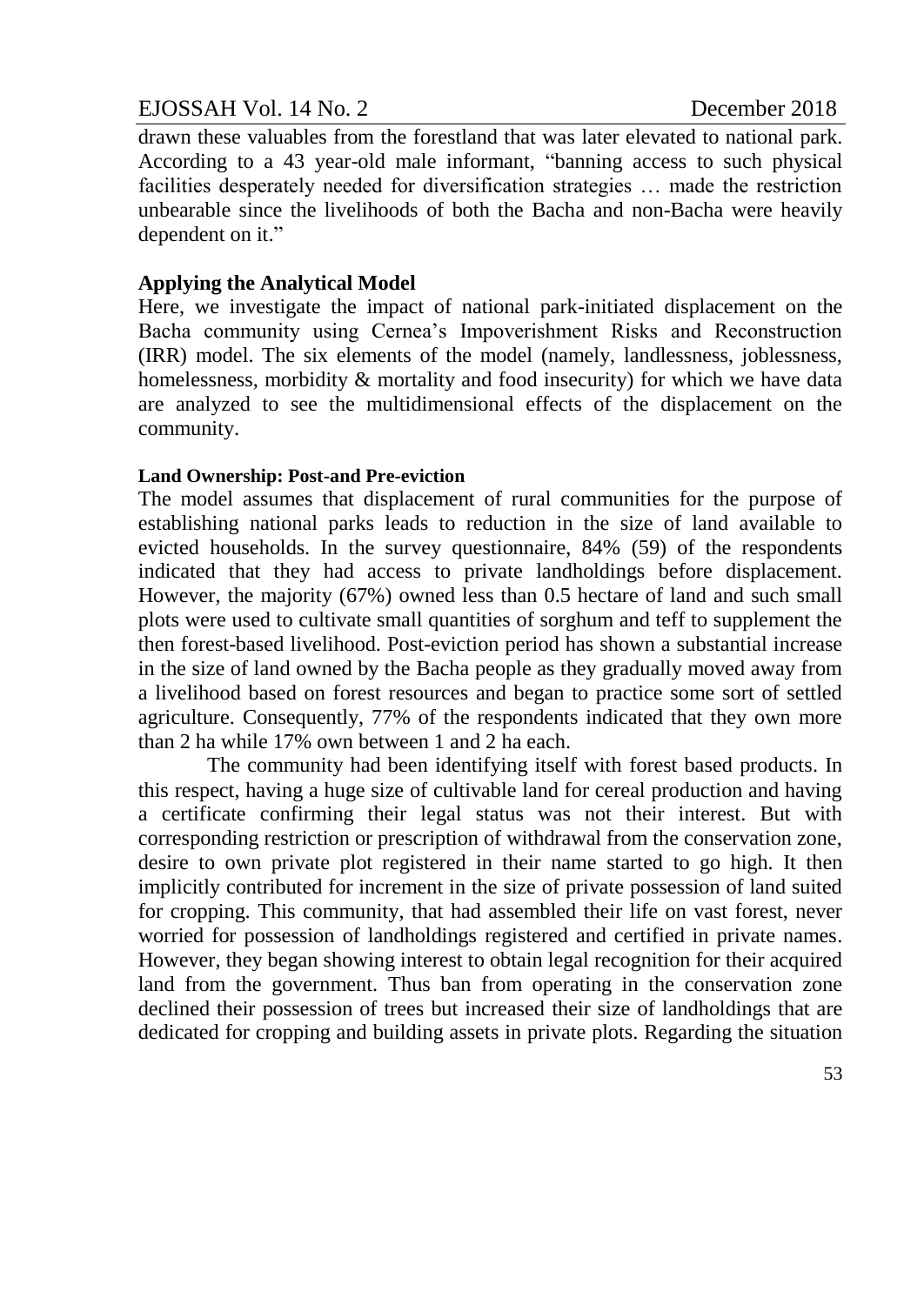participants in the FGD mentioned an increase in the move by local authorities to expropriate holdings that are suited for cropping. They began to show unprecedented figures even in kebeles that are far from conservation zone. Lessons drawn from the Bacha community who were evicted from the conservation zone inspired similar communities away from the conservation zone to be prepared for unforeseen shock in the wake of national park resettlement and land allocation for investment that has been reordering the customary pattern of resource control and norms of utilization.

This shows that post-eviction has not adversely affected the landownership status of displaced people as they were resettled in an area where there was sufficient agricultural land and this finding is contrary to most displacement programs that often would lead to loss of land by displaced people. However, there are other aspects in which the situation of assets associated with land is examined: status of ownership of trees and associated assets like beehives and coffee in the post-eviction period. Dense trees that supported beehives (and hence honey), and coffee were no longer available in the newly settled land. In the questionnaire, attempt was made to capture the number of trees that each household owned before and after displacement.



Figure 2: Mean number of trees owned by households: before and after displacement

The average possession of trees owned by households in their pre-eviction situation was 26 with a standard deviation of 9.12820. And the situation in ownership of trees in post displacement period declined with an average tree possession of 4.96 with a standard deviation of 1.56. There was also difference in the number of trees possessed among households surveyed with a range of 16 in pre-displacement context and this figure shrank to 7 in post-displacement period.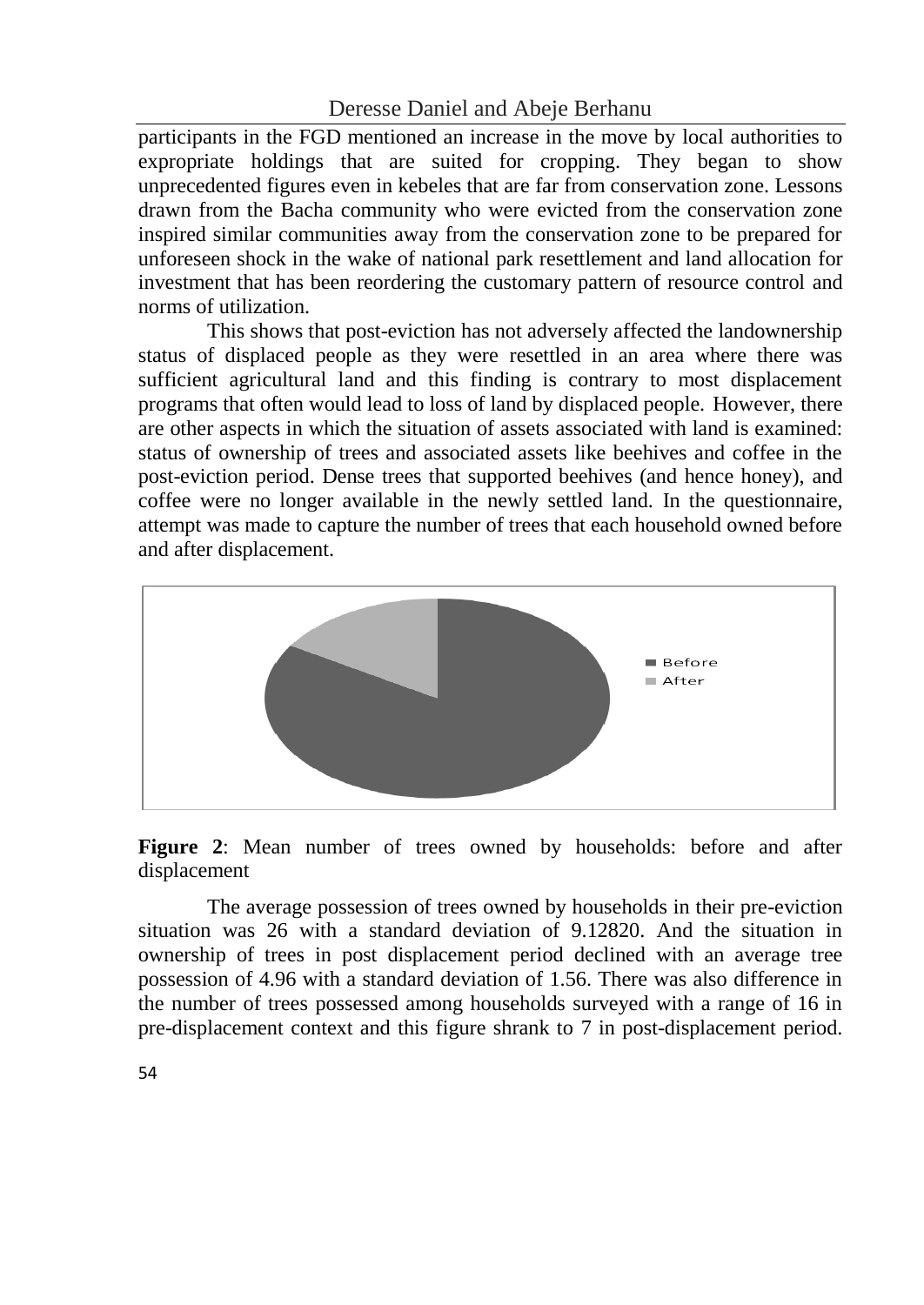This was due to the fact that the Bacha have been banned from making claims and benefit from trees that later fall under the area ill-marked for national park. Ones they are moved out of the conservation zone, they had limited access to regain their status in areas that already remain under communal ownership. Besides, possession of trees declined in part due to the fact that the Bacha have been resettled in areas where there was less forest cover. Also the demand for wood for house construction and domestic fuel must have reduced the already low tree cover in the areas where they settled. This is also supported by the world wide experience which shows that displacement has the effect of degrading resettled lands and also drastically reducing tree cover (FAO, 2018).

In addition, the underlying socio-cultural and environmental factors contributing to differential possession of trees in the days before installment of norms of restriction according to key informants were inheritance, family arrangement patterns, and demographic realities.

Some households enjoyed relatively greater number of trees resulting mainly from family inheritance or transfer from an ailing close relative who could not manage the trees. Aging was also reported to be one of the factors contributing to the difference in possession of trees that are especially suitable for beekeeping. Family size was also found to be responsible for an increase or decrease in the number of trees owned by households with bigger families being able to supervise and manage more trees than those with smaller families where labor would be a constraining factor. The trees reported to be owned in post-eviction were those found to be naturally grown on plots given by the government. State intervention was lacking to curb long hour travel in search of forestland. Regarding the importance of trees among the Bacha community, a 54 year-old informant who is resident of Delba kebele said the following:

Trees owned by each household were not worshiped for their spiritual or totemic meaning that they used to possess; rather they were basic assets upon which the community secures its livelihood in keeping beehives. For us, land is tree. Our grain is a beehive. But a sudden elevation of trees to national park left us without asset, leaving us uncompensated*.*

A decrease in the number of trees owned by households has had direct effect on the number of beehives owned and consequently amount of honey produced by the Bacha. As shown in Table 1, the average number of beehives kept before displacement was 266.8 with standard deviation of 91.28203, and in the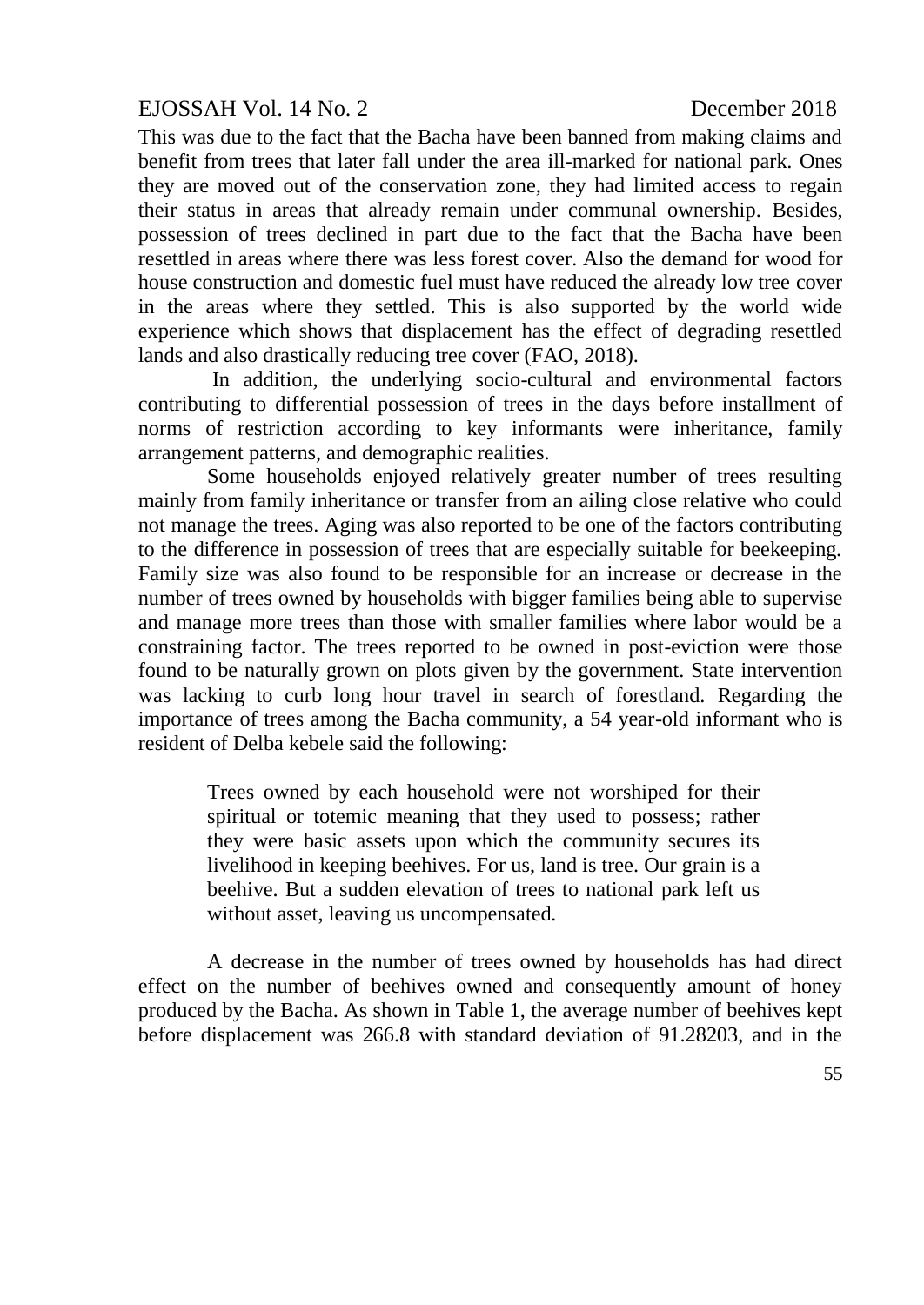post-displacement it dropped to an average of 15.08 beehives per household with a standard deviation of 4.9. This shows a substantial loss of beehives in the postdisplacement period with direct negative impact as expected on the amount of honey produced (a reduction of as much as 4.5 times of pre-eviction level) and this has had serious implications on the livelihood situation of the Bacha people following eviction from their ancestral forestland.

**Table 1**: Mean number of beehives owned and amount of honey produced by displaced households in 2005/06 and 2011/12

| <b>Number of beehives owned</b> |                    |                           |                    |  |  |
|---------------------------------|--------------------|---------------------------|--------------------|--|--|
| <b>Before displacement</b>      |                    | <b>After displacement</b> |                    |  |  |
| <b>Mean</b>                     | Standard deviation | Mean                      | Standard deviation |  |  |
| 266.8                           | 91.3               | 15.08                     |                    |  |  |
| Amount of honey produced (kg)   |                    |                           |                    |  |  |
| <b>Before displacement</b>      |                    | <b>After displacement</b> |                    |  |  |
| <b>Mean</b>                     | Standard deviation | Mean                      | Standard deviation |  |  |
| 273.9                           | 82.8               | 59.7                      | 19.5               |  |  |

Eviction from the forestland not only dispossessed the Bacha of ownership of beehives, trees and the produces they always obtained from the forest but also coffee and spices which were also sub-divided among households. They used to be privately owned just like trees. ‗Wild coffee', as outsiders label it, was not without private control. The Bacha gave coffee trees the care they deserve to obtain a meaningful harvest every year. 40 year-old woman explained that coffee used to play a vital role in the life of the Bacha not just in economic terms but also in making the people feel proud of their engagement in collecting wild coffee. The growing demand by the market for forest coffee, according to the informant, had had the potential to reduce the social exclusion that is being ascribed to the Bacha by non-Bacha communities and uplift their prestige. Interaction with neighboring farmers via exchange of coffee and spices brought the Bacha closer to farming communities that used to treat them as less equals. But all this now seemed to have gone as the Bacha's control of wild coffee ended following their eviction from their ancestral land.

### **State of Morbidity and Mortality due to Loss of Ethno-Medicine Resources**

56 The literature on displacement is replete with a description of the psycho-social impacts of displacement on displaced people, especially their growing exposure to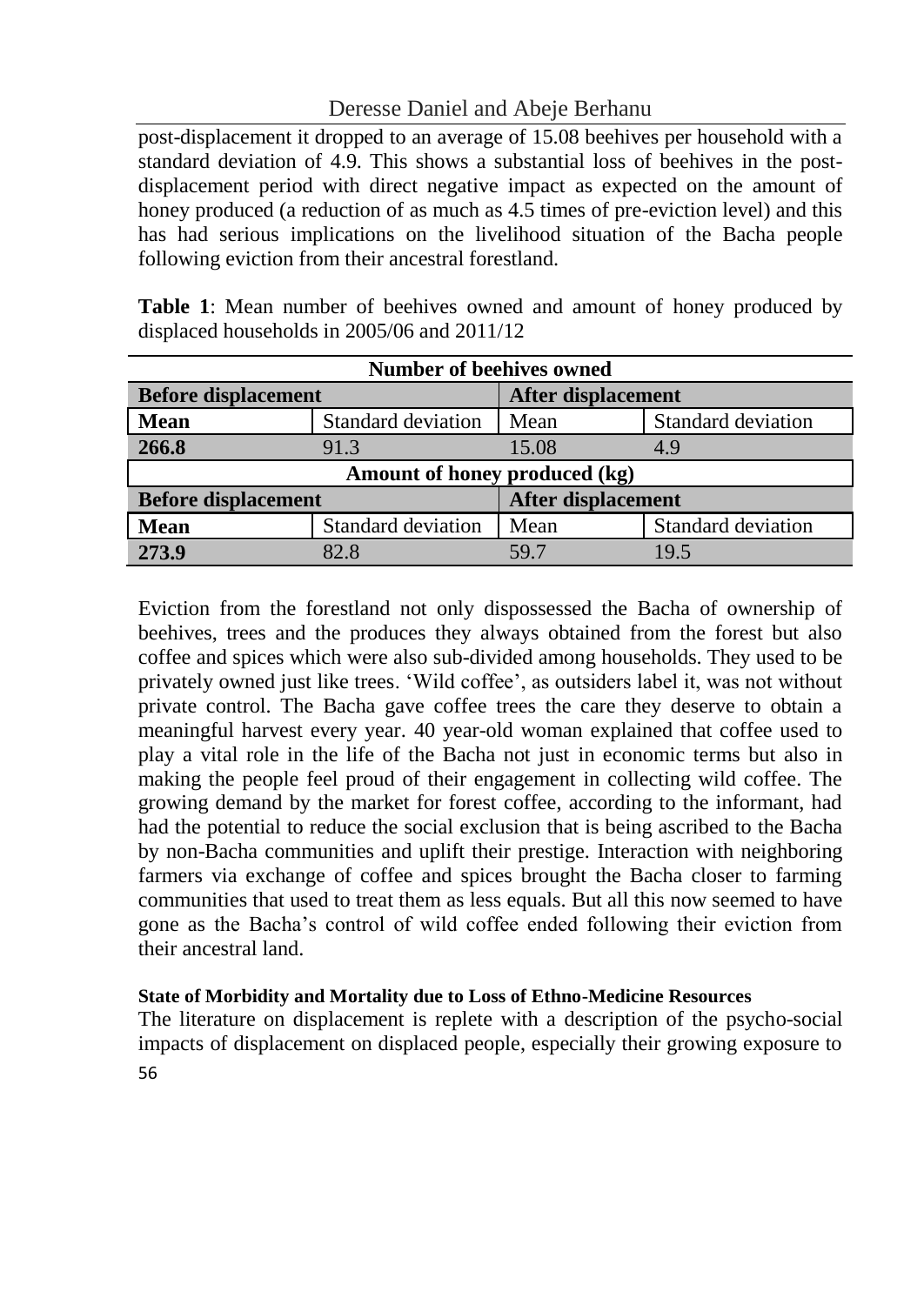ill-health resulting from spread of water-borne diseases such as malaria and schistsomiasis (Ayalew and Getachew, 2009). Kassahun (2009) studied the social effects of hydro-electric power induced displacement, resulting from the construction of the Gilgel Gibe hydro electric dam, and the spread of malaria was found to be a major health problem for the displaced people. Unsafe water supply and deteriorating quality in access to potable water enhances the risk to epidemics (Cernea, 1999). The FGD participants indicated that Bacha's health risks due to restriction to forestland increased in the post-eviction period. This in part is due to the fact that the Bacha have always been dependent for the treatment of physical pathologies on forest-based products. According to a 51 year-old traditional healer, knowledge of indigenous medicine enabled them to develop effective treatment for different kinds of diseases not just for members of the Bacha community but also for the non-Bacha members. However, eviction has adversely affected their health security and alienated them from forest-based health insurances.

The national park has created limited employment opportunities for some Bacha youth and this in turn helped the National Park to intensify control over the forestland. The employment of some Bacha youth in the park as guards has brought an end to the possibility of the community accessing benefits from the forestland. All kinds of activities including collection of herbs, harvesting honey and collection of wood for domestic fuel are now banned. Regrouping them along with indigenous farming communities and placing them on edges of resettlement sites hosting settlers originating from Wolayta and Hadya zones following the intra-regional resettlement launched in 2004 further enhanced their vulnerability to diverse risks like the spread of water-borne diseases. As they began to compete with farming communities for resources, insufficient access of potable water for both human and animal use triggered large scale suffering. This situation was described by the 42 year-old administrator Seri Kebele as follows:

The Bacha used to live in scattered, migratory-like life style far from the congested settlement of farming communities and their members were most of the time spending the whole day moving within the forest, easily accessing natural springs for drinking and also for keeping personal hygiene. Pure and uncontaminated water bodies were ample in the forestland enabling water accessibility. But displacement has made them vulnerable to water shortages by putting pressure on the community which has already been suffering from shortages. It led to worsening quality of water points.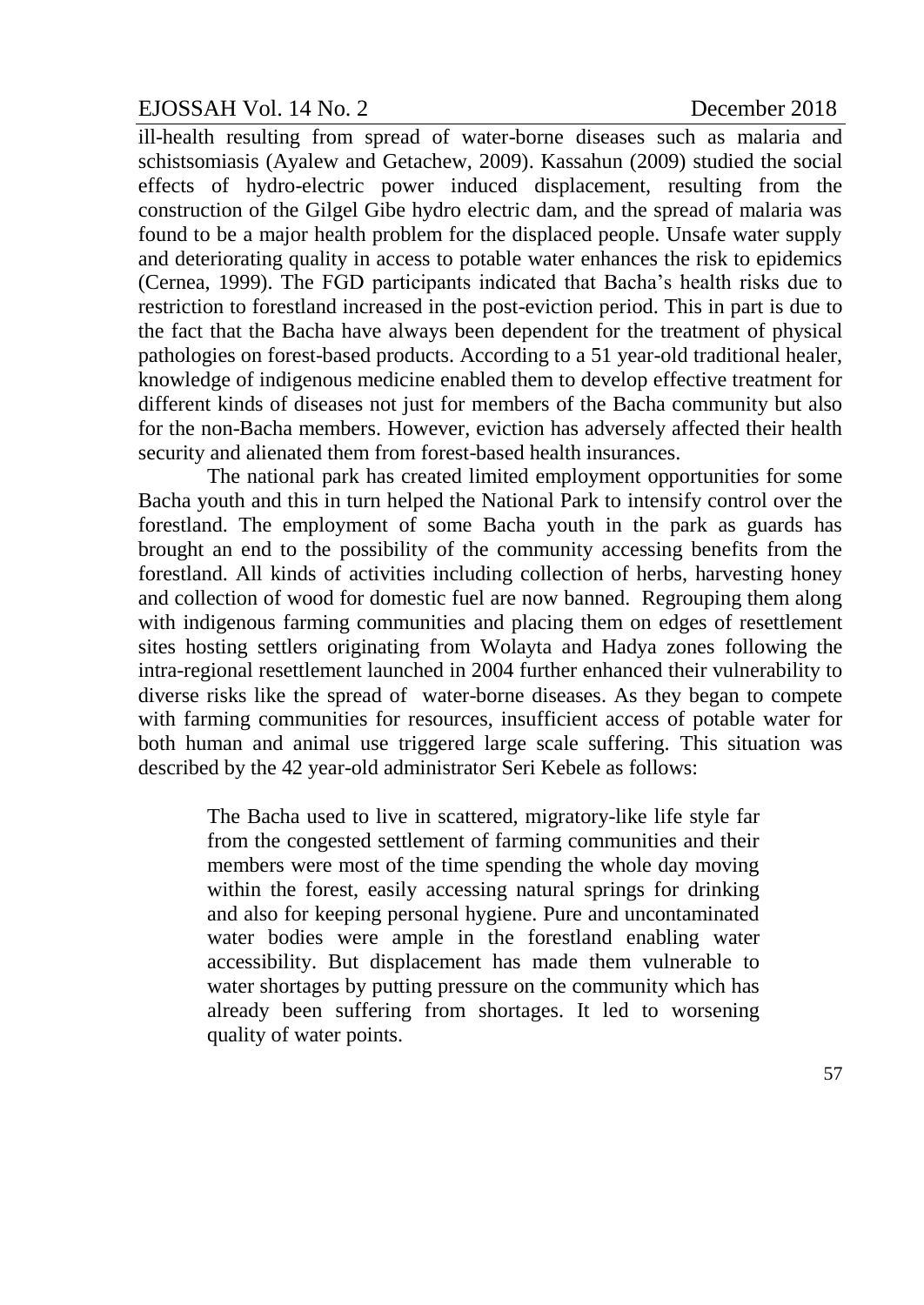As noted by Cernea (1999), health risks are not only physiological but also social and psychological. In this regard, it is worth noting how psychosocial wellbeing would come under the risk of insecurity. In this case, the underlying cause for the prevailing sense of insecurity among the Bacha is rooted in the loss of the tradition of resolving conflict in an anonymous manner under the deep cover of forests according to a 35 year-old key informant working in the Woreda Office of Justice. But now conflicts are handled in an open space where everyone – Bacha and non-Bacha – are exposed to public scrutiny, especially by agents of the state such as *kebele* officials. Lack of access to the forestland has taken away the Bacha's sense of protection, since before displacement a person who had committed crime (e.g. theft) could easily disappear in the dense forest. Leading life in the jungle was sometimes a strategy used by some Bacha who had committed wrong doing. This privilege is no longer available to the Bacha community who find themselves surrounded by farming communities and local state officials who historically consider the Bacha as unfit to adapt to be modern.

#### **Risks of Homelessness**

The Bacha community, who are displaced by the Chebera-Churchura National Park, are reported to have faced risks related to the condition of homelessness. FGD participants said that although they were not accustomed to constructing and living in a house similar in structure to that of farming communities, they used to use forests as source of shelter. But now, they are in the open space with no forest trees to serve as shelters or no skill to construct houses. Therefore, the feeling of homelessness is creeping on them. A 54 year-old key informant describes the Bacha's conventional view of home and the difficulty of adjusting to the new home structure:

Our home was our forest. There was no special privilege offered to a person as per the corresponding quality of home and fences instilled. Thus, the community didn't develop skills on how to build a house in a manner that the farming community has always been adapted to. The source of social pride and strength lied in the wisdom one displayed while assembling beehives and maintaining efficiency in harvesting the most valued product, honey by men and caring for wild coffee for women.

58 Attempts to develop new skills from the farming community have been unsuccessful as stated by FGD participants. This has been due to two major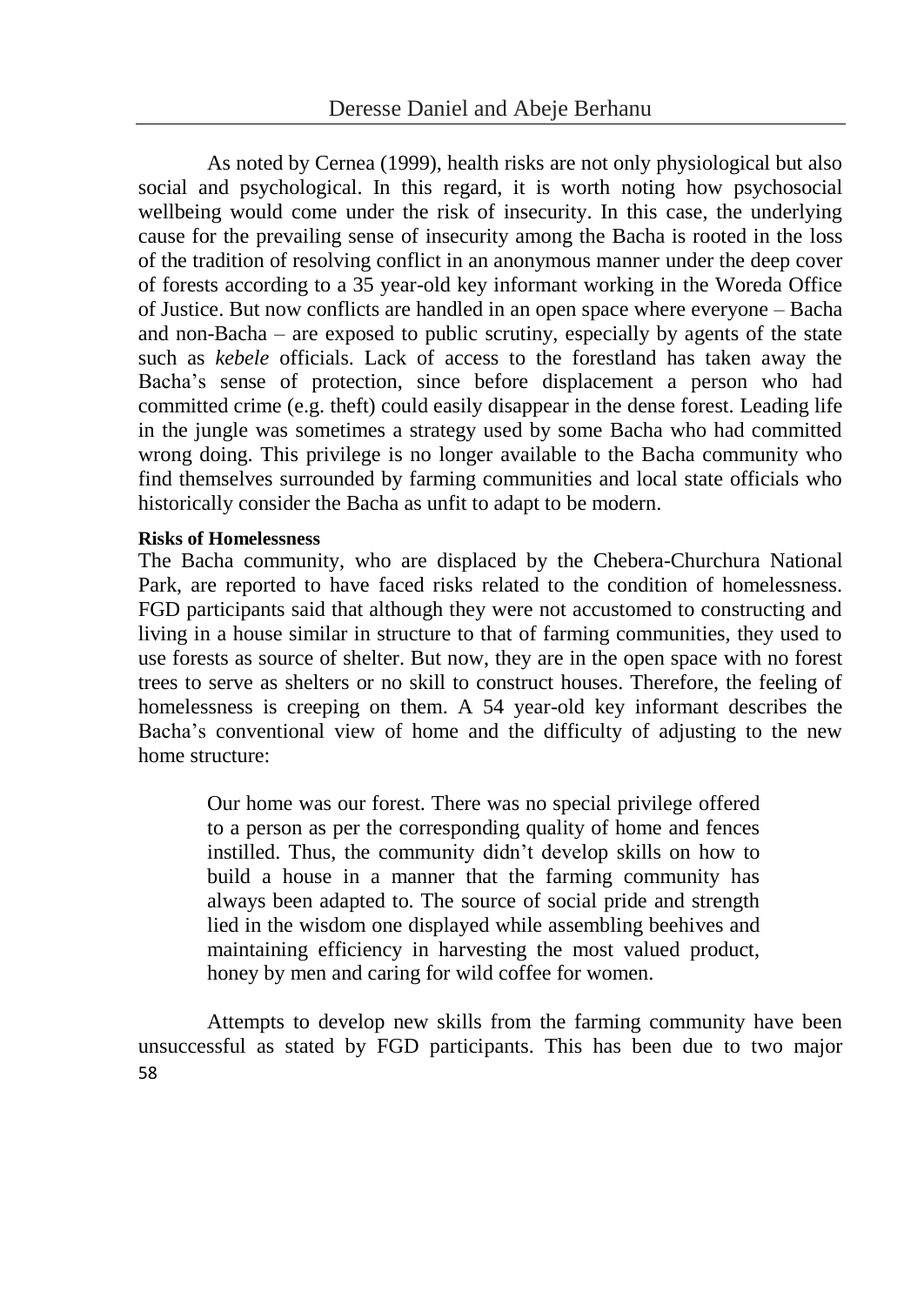reasons. The first one was Bacha's lack of participation in the informal association called *iddir* where farmers exchange views and get help from friends when they plan to build a house. The Bacha, who have been administratively lumped together to the farming community but socially unadjusted, could not easily win membership and claim the benefits vital for the smooth functioning of their households. In addition, post-displacement has necessitated rearranging the household and also house structure to fit to new realities. For example, polygamy as an established practice among the Bacha community would now require every male adult to build a house for each wife. However, lack of sufficient plot coupled with constraints in responding to the desires of every woman under one's headship in the new context further deepen the magnitude of risks. Therefore, the feeling of homelessness has become a deeply troubling phenomenon for the Bacha.

The above situation has made younger wives to seek refuge in the home of older men or decide to flee into family homes after dissolving marriage. Those women joining older men as a second wife would receive junior treatment by the ―senior‖ wife and at times would be treated like a slave, devoid of any say on matters concerning household management.

The above situation has made some of the younger members of the household especially women homeless and often forced them to share houses with the elderly. Thus the situation of homelessness is somehow changing household and marriage arrangements and the ways by which inter-household relations were structured.

#### **Social Disorganization**

It is reported in the literature on displacement that conservation-induced displacement contributes to fragmentation of communities and disrupts interpersonal ties (Cernea, 1999). This is not an exception to the Bacha. For example, the institution of *dago* is one among those threatened by displacement and eventually vanished as the national park tightens restrictions on the forestland. *Dago* is an indigenous association by which households seek to mobilize extra labor in times of need (e.g. building huts, collection of honey). It has had dual function, according to key informants: (1) strengthening inter-household relations and promoting in-group solidarity, and (2) serving as a training-platform for authority-aspiring individuals to get hands-on leadership skills in the community. Dislocation from forestland and transition-induced disappearance of their survival strategy has been found to impaire this institution. Dispersal across farming villages in the midst of 'out-group' counter parts was a challenge to reinstitute social organization which had played a symbolic role while meeting their socio-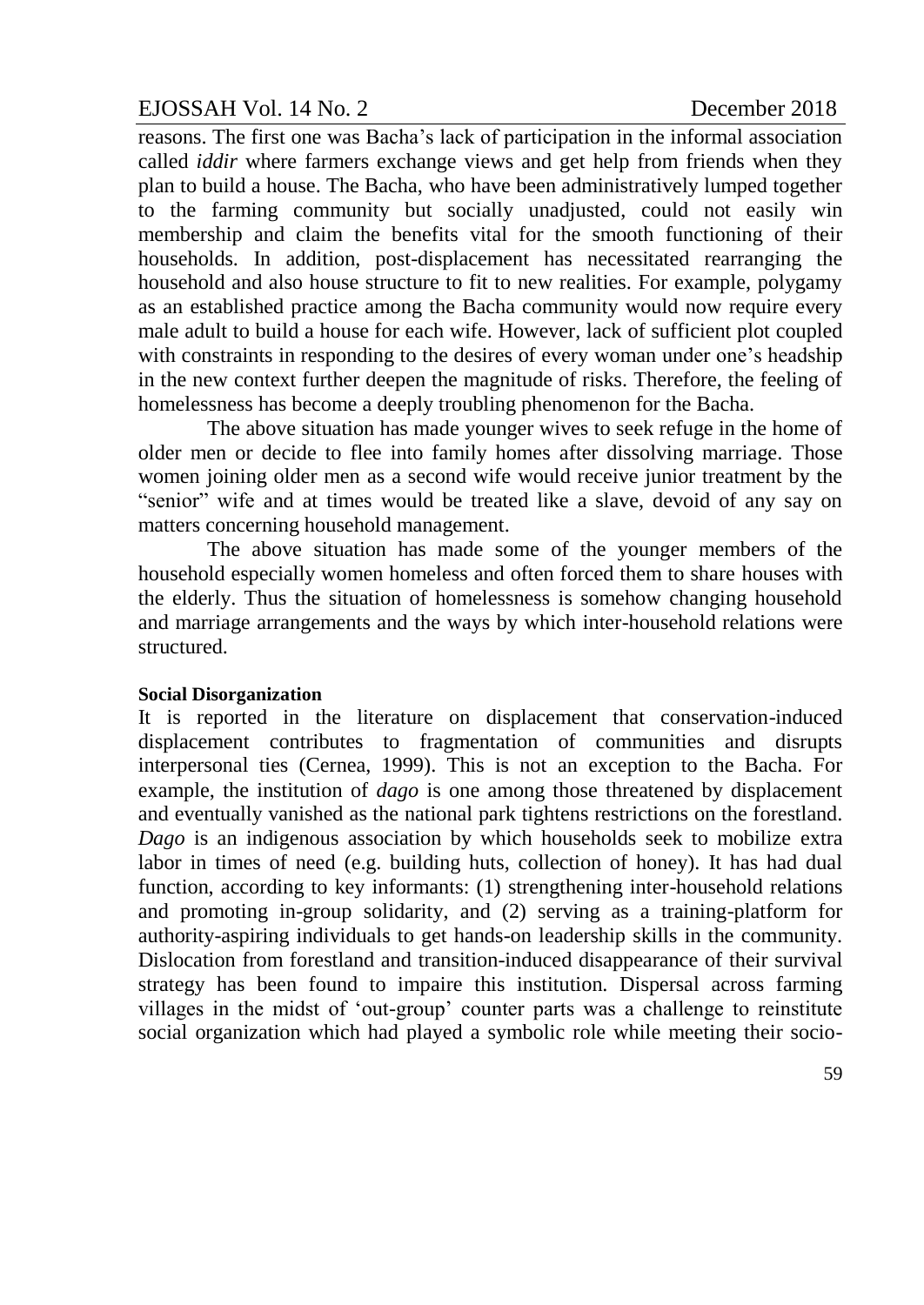economic needs. Besides, this social organization was better suited for this group when they dealt with matters in the forest than in their periods of post-eviction.

Attempts to get engaged in similar social organizations operating in the farming community seemed to have been ineffective due to insufficient skill of integration. The absence of the unique contribution the Bacha community provided from the forest contributed to the loss of interest among the farming community when it comes to accepting the Bacha into their social organization.

Another area where social disruption took place is declining sense of neighborliness among the Bacha as a result of settling in the new environment. This was captured by the household questionnaire in which the majority of the respondents indicated that the feeling of neighborliness has suffered following displacement. As can be seen in Table 2, the sense of neighborliness suffered a serious blow(from 51.4% to 12.8%) as the Bacha were now overcome by feelings of insecurity and disorientation resulting from their forced integration into the farming communities when they were resettled. Instead, participation in formal organizations like the *kebele* administration has become the norm for which the Bacha are not prepared because of their long-standing tradition of living in the forestland with minimal contacts with agents of the state.

| <b>Sense of</b><br>neighborliness | <b>Before displacement</b> |            | <b>After displacement</b> |                   |
|-----------------------------------|----------------------------|------------|---------------------------|-------------------|
|                                   | <b>Frequency</b>           | Percentage | <b>Frequency</b>          | <b>Percentage</b> |
| High                              | 36                         | 51.4       |                           | 12.8              |
| <b>Moderate</b>                   | 23                         | 32.9       | 24                        | 34.9              |
| Low                               | 11                         | 15.7       | 27                        | 38.6              |
| <b>Total</b>                      | 70                         | 100        | 70                        | 100               |

**Table 2**: Respondents' perception of neighborliness: Pre-and post-displacement

#### **State of Joblessness Due To Dislocations from Customary Claims and Contacts**

Loss of forest-based assets has created the risk of losing income and is also likely to make some of the forest-based skills dysfunctional. A 35 year-old male informant, engaged in petty trade (such as selling coffee and spices) at the time of the data collection said that lack of jobs is a serious issue especially for young Bacha men and women. Joblessness in the context of youth was found to be severe mainly due to loss of social networks and disconnection with their customary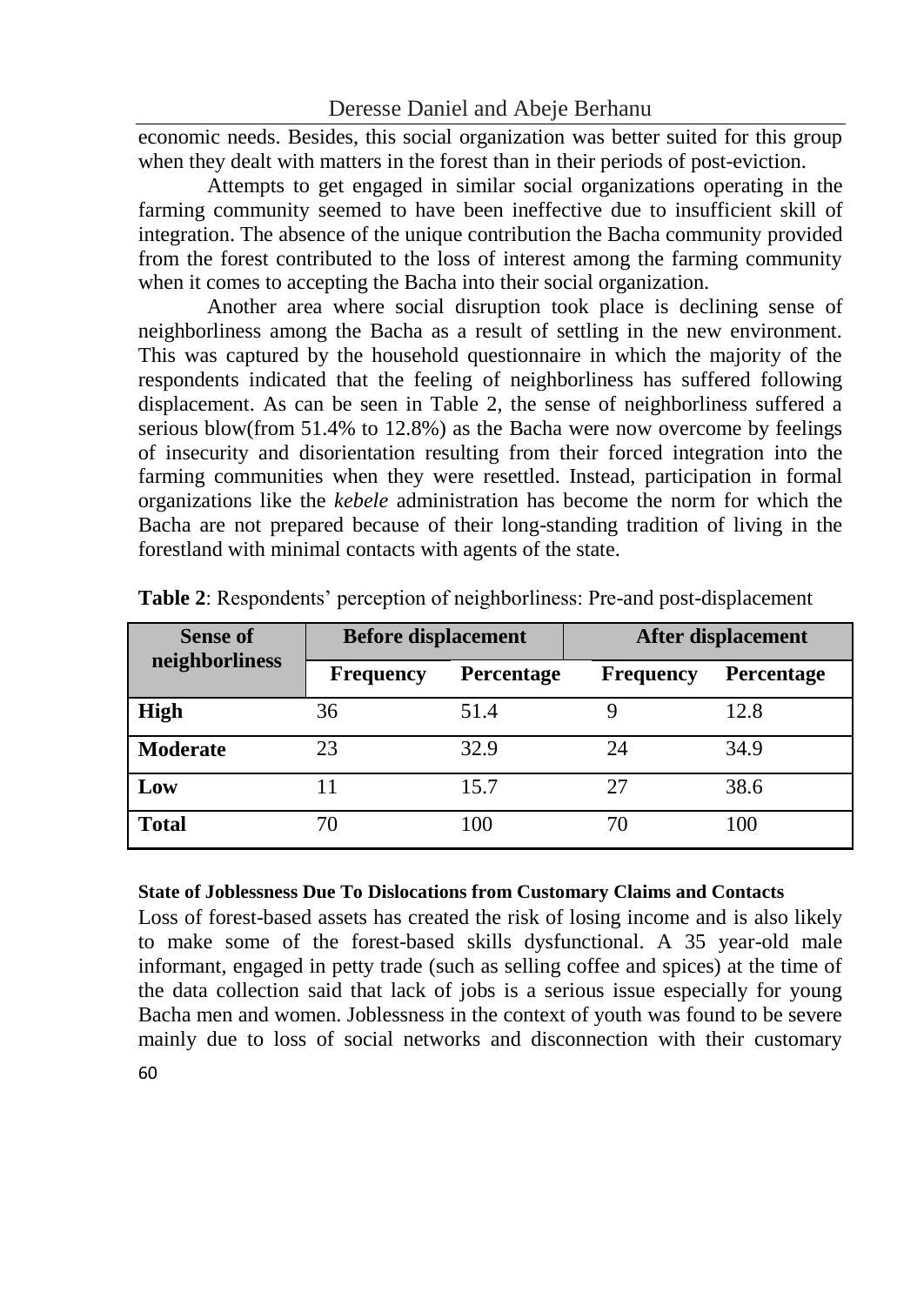mode of survival. Similarly, a 45 year-old female informant indicated that the forest had given them unrestricted access to income-generating activities like picking coffee and spices. Those who had medicinal skills for detecting possible health risks (e.g. snake biting), like the 45 year-old male informant, are no longer making use of their skills to earn income as they could not practice their traditional trade in the forest because of the ban put by the national park.

The above qualitative data also finds support from results of the survey questionnaire that asked respondents whether their access to non-farm jobs and income generating activities has increased following displacement (Table 3).

The majority (65%) of the respondents indicated that non-farm jobs associated with natural resources (e.g. honey collection, harvesting coffee beans, etc) were available before displacement. However, in the post-eviction period, respondents' perception of job availability declined from 65% to 17% with the majority of them (64%) saying that jobs are currently not available. The national park has put in place stringent rules that restrict access to forest resources and this in turn has constrained the Bacha's access to non-farm jobs, according to a 46 year-old male informant. Besides, both the Bacha and non-Bacha communities are increasingly accessing modern veterinary services for their livestock and this has reduced the demand for indigenous medicinal plants which the Bacha had been producing for generations before their eviction.

| Non-farm jobs      | <b>Before displacement</b> |            | After displacement |            |
|--------------------|----------------------------|------------|--------------------|------------|
|                    | <b>Frequency</b>           | Percentage | <b>Frequency</b>   | Percentage |
| Available          | 46                         | 65.7       | 9                  | 12.9       |
| Somewhat available | 16                         | 22.9       | 20                 | 28.6       |
| Not available      | 8                          | 11.4       | 41                 | 58.6       |
| <b>Total</b>       | 70                         | <b>100</b> | 70                 | 100        |

**Table 3**: Availability of non-farm jobs: Pre-and post-displacement

#### **Status of Household Food Insecurity**

Food insecurity refers to a lack of access to enough good, healthy, and culturally appropriate food (Forward, 2017). More specifically, food insecurity is common among households displaced by man-made (conservation-induced) or natural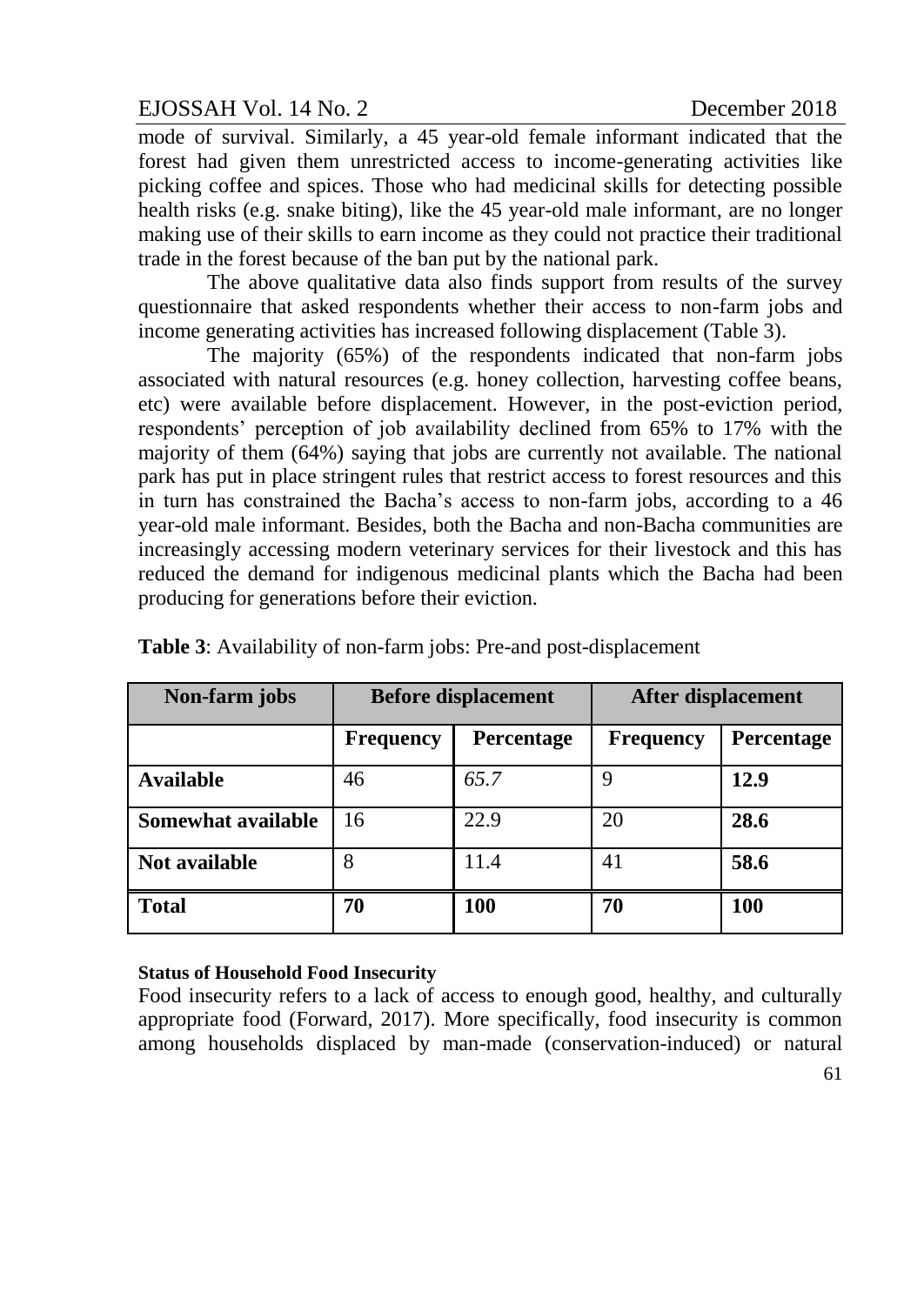disasters (drought and famine). Among the different measures of food insecurity, reducing/ skipping meals is one of the measures of food security as introduced by USDA in 2006. Thus, very low food security/food insecurity is defined as a condition where "at times during the year, eating patterns of one or more household members were disrupted and food intake reduced because the household lacked money and other resources for food" (USDA, 2018).

Households evicted from the Chebera-Churchura National Park have reportedly faced increased risk of food insecurity. Pankhurst et al (2013, p. 241), citing Cernea  $(2000)$  noted that "during physical relocation, sudden drops in food crop availability and incomes are predictable. Subsequently, as rebuilding regular food production capacity may take years, hunger and under-nourishment tends to become a lingering long-term effect." The state of food insecurity of Bacha households could be considered using two indicators: volume of assets stored by the Bacha community in the post-displacement period and number of meals available for household members. It is noted by participants of FGD that the Bacha had the tradition of storing food (e.g. honey) by digging holes around the homestead or deep in the forest. Especially, women who are in charge of preparing meals used to store root crops, coffee and other valuables. However, this practice has ceased as the quantity and quality of harvested forest-based products declined sharply resulting from lack of access on the part of the Bacha to forestland. There is now a modest shift towards producing and storing cereals but then the volume of cereal production by the Bacha is still low and hence does not meet a household's demand for food year round. As a result, food insecurity has become a new phenomenon for the Bacha – something they hardly experienced before because of all year round availability of forest-based resources before eviction.

Also, there has been a decline in the amount of meal available on a daily basis for household members. The difference in the number of meals between preand post-displacement periods is captured by results of the household survey displayed in Table 4.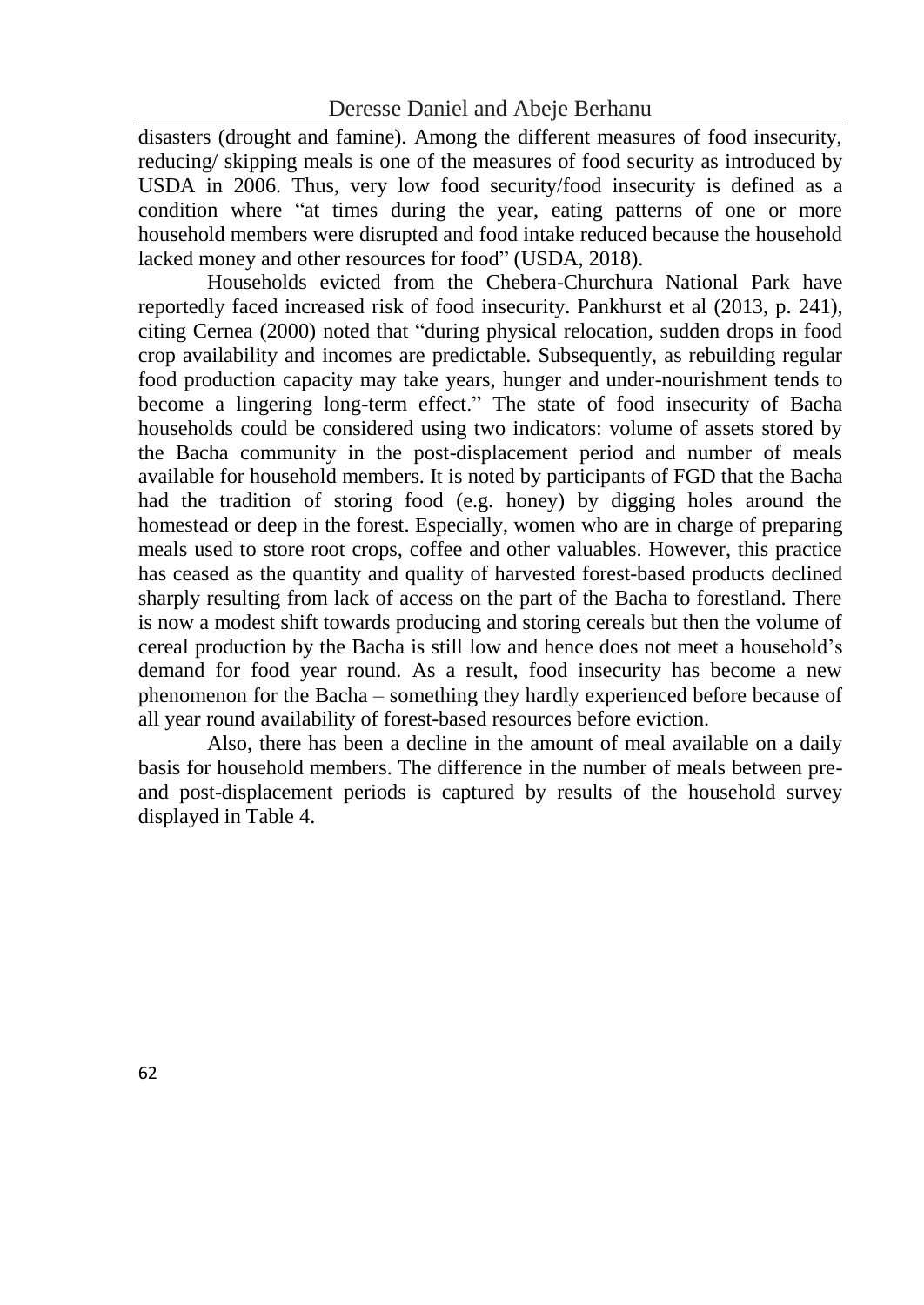| <b>Number of</b> | <b>Before Displacement</b> |            | <b>After Displacement</b> |            |
|------------------|----------------------------|------------|---------------------------|------------|
| meals per        | Frequency                  | Percentage | Frequency                 | Percentage |
| day              |                            |            |                           |            |
| $\leq 1$         |                            | 3.2        | 24                        | 36.9       |
| $2 - 3$          | 27                         | 43.6       | 26                        | 40.0       |
| >3               | 33                         | 53.2       | 15                        | 23.1       |
| <b>Total</b>     |                            | 100.00     | 65                        | 100.00     |

**Table 4**: Number of meals per day: Pre-and post-displacement

As can be observed from Table 4, more than half of the respondents (53.2%), out of the 62 who responded to the question, indicated that they used to have their meals more than 3 times a day but this figure declined to 23% in postdisplacement, while those having one meal only increased from 3.2% (before displacement) to 37% (post-displacement). Reduction in the number of meals at the household level is one indicator of the creeping food insecurity among the Bacha and this in turn is a sign of the growing material impoverishment that is likely to face the community as a whole. Not only the frequency of meals per day declined following eviction but also did the composition of meals. For example, honey, which used to be part of the meals, is mostly absent from the Bacha's daily meals. Inability to collect food from the forest, failure to adapt to the farming way of life (e.g. refusal to apply chemical fertilizer on their crop fields resulting from the belief that they would die if they grow crops using chemical fertilizers) and inherent vulnerability of the newly adapted way of life – crop farming – to the vagaries of nature were mentioned by male FGD participants as main reasons for the growing food insecurity among the displaced Bacha.

### **Bacha's Coping Strategies**

Following displacement, the Bacha people have adopted a series of coping strategies to deal with the undesirable effects of forced displacement. These coping strategies include: migration, seeking wage labor, illegal logging, and conversion into new religion. Each is discussed briefly below.

One of the defining features of migration by the Bacha is that it does not involve long-distance move (e.g. move to towns or gold mining sites in Dima which is found in Gambella region). But their migration is characterized by a move to neighboring farming communities who have already hosted other Bacha that left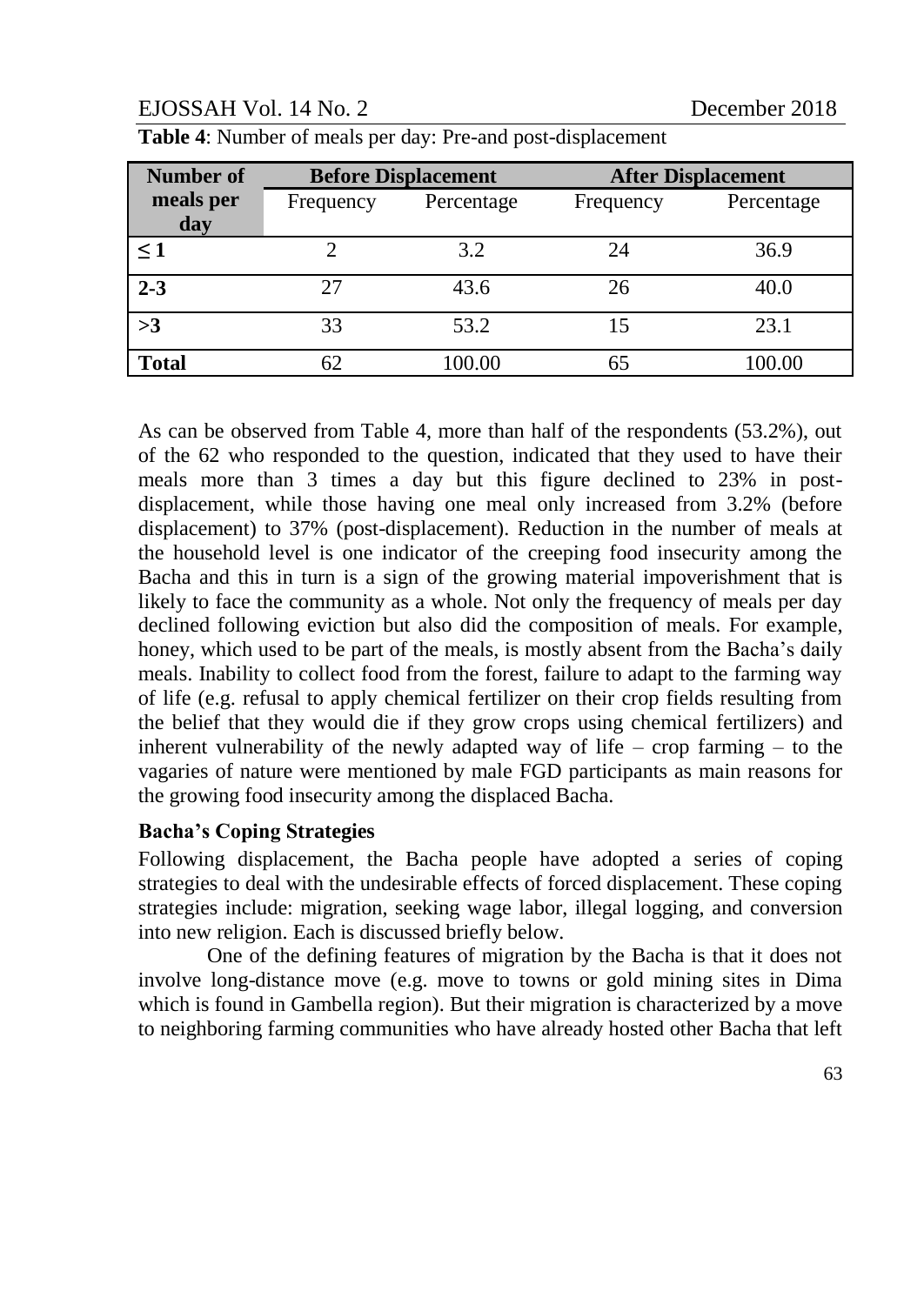the forest on their own before they were forcefully pushed by the national park. A good number of the Bacha people had already moved to kebeles like Albe-Agare, Oshka-Dencha, and Ginba-Agaree, according to participants of FGD. The presence of the Bacha kinsmen in these kebeles has helped other Bacha people to consider migration proactively and seek refuge in the face of forceful eviction. It should be noted that migration on the part of individual Bacha is not new (since they used to move out of the Bacha country in times of intra-group conflicts or feuds) but this time the possibility of return is not there since they left the forestland for good.

To overcome the destabilizing effect of the national park on their livelihood, the Bacha especially young people are now taking up constructionrelated jobs as alternative means of making a living. In this regard, the national park has created opportunities for the local people to engage in road construction, especially roads crisscrossing and passing through the national park to facilitate travel by tourists within the national park. Park authorities also encourage the Bacha to engage in activities undertaken by the park as part of government efforts to integrate the Bacha into a way of life that is not dependent on the forestland. The reluctance of the farming community to participate in the park (because they associate the park with the socially marginalized Bacha) has also created opportunities for the Bacha to take active part in the road works with little or no competition from the farming communities. A World Bank-funded road project undertaken in Konta Special Woreda has also benefited the Bacha who were found to be more willing than the farming community to work on the physicallydemanding road projects.

Another coping strategy adopted by the Bacha is illegal cutting and harvesting of trees belonging to the national park. The Bacha have started to make use of their deeper knowledge of the forest by identifying and cutting trees that would be used in the production of local timber and other wood products. Sometimes, they collaborate with farming communities to harvest timber and collect firewood and charcoal illegally from the forest. The Bacha are now directing their anger at the national park (e.g. due to ill-treatment of park officials during eviction) by engaging in indiscriminate cutting of trees and by helping others steal wood from the protected forest. Similarly, Dessalegn (2001) described rural communities' reaction following the fall of the military regime in 1991 that took a form of violence against the environment or ‗ecoviolence' where illegal harvesting of forests and deliberate burning of national parks became a common practice. However, it should be noted that Bacha's resistance against the establishment of Chebera-Churchura National Park did not escalate to such a level.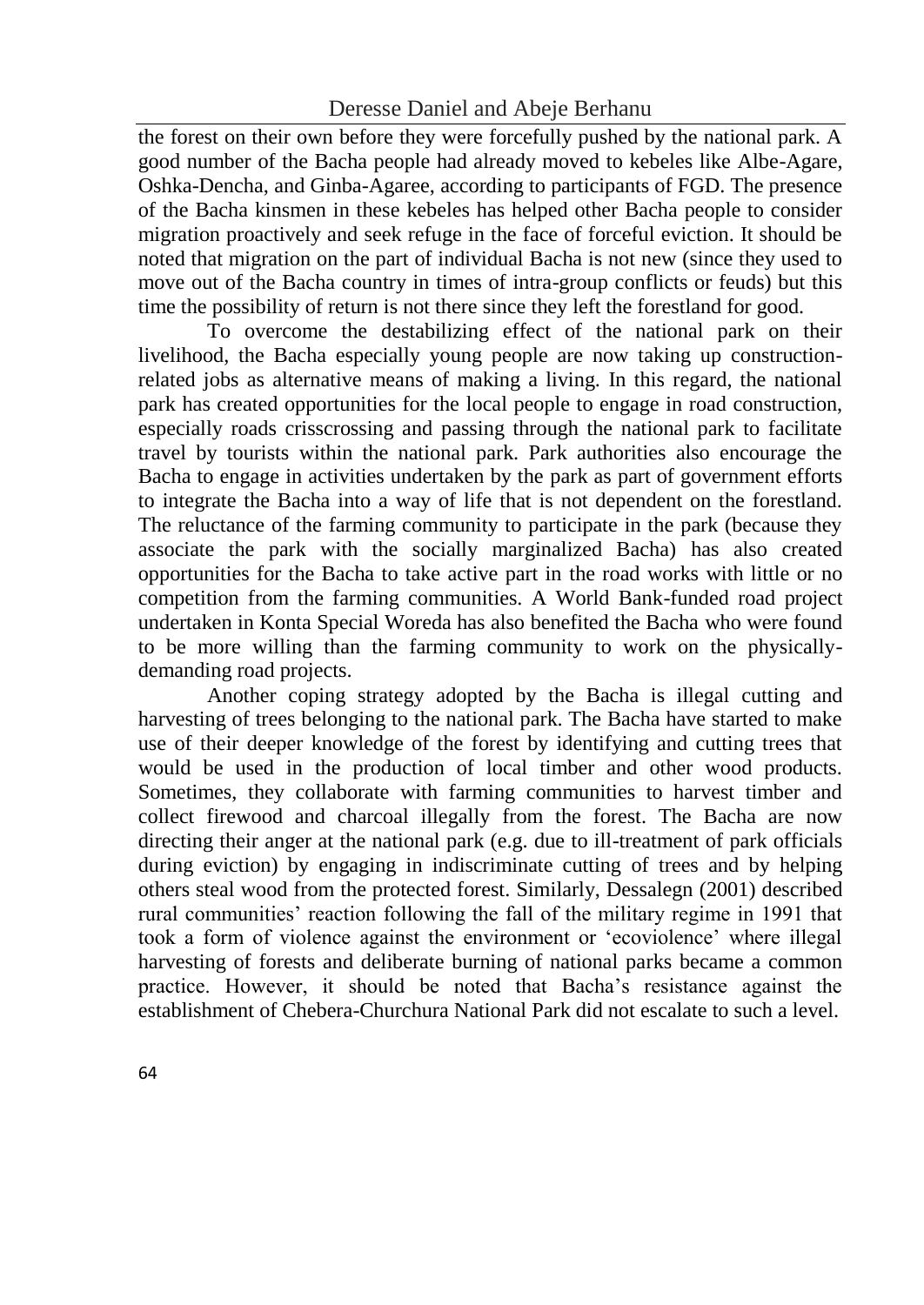Some Bacha households who are struggling to make transition to farming are still dependent on the forest for their livelihood, though, they would be arrested and fined if they are found cutting trees or collecting wood from the forest which they had been protecting and caring for it for generations. Because of this and many other grievances such as the failure of local officials to deliver on their promise to support the evicted Bacha, their sense of belonging to and respect for trees is gradually being eroded with adverse impacts on the park's conservation activities.

Integration with institutions like the Protestant religion to which they were outsiders has recently become a phenomenon which the group under eviction has increasingly begun to consider. Dispossession due to alienation from the lands of ancestors that could provide them with spiritual and physical needs has forced them to look for certain social arrangements that are established and operated by the surrounding non-Bacha community. The Bacha have resisted, for generations, the intrusion of new religions such as Protestantism into the area but displacement has exposed them to influences of followers of Protestant religion. A 46 year-old Bacha, who is converted recently into Protestantism, explains the reasons as follows:

My adoption of protestant religion was not motivated due to the spiritual or doctrinal superiority of the religion to which we are currently following. It is rather to benefit from opportunities being created after membership, for most of the social and economic benefits vital for rebuilding our livelihoods destroyed by displacement are tied to membership to religious organizations or indigenous associations such as Iddir.

Therefore, post-displacement coping and adaption mechanisms not only include engagement in livelihood activities designed to ensure survival but also increased aspiration for integration into institutions which can break the barriers of history of social exclusion. Utilizing physical facilities (e.g. schools, health services) has become a central element for permanent integration and adaptation to ensure a more stable livelihood. The new adaptation strategy is one of determination to benefit from facilities (e.g. health, education, employment, etc) to which the Bacha had very little experience before.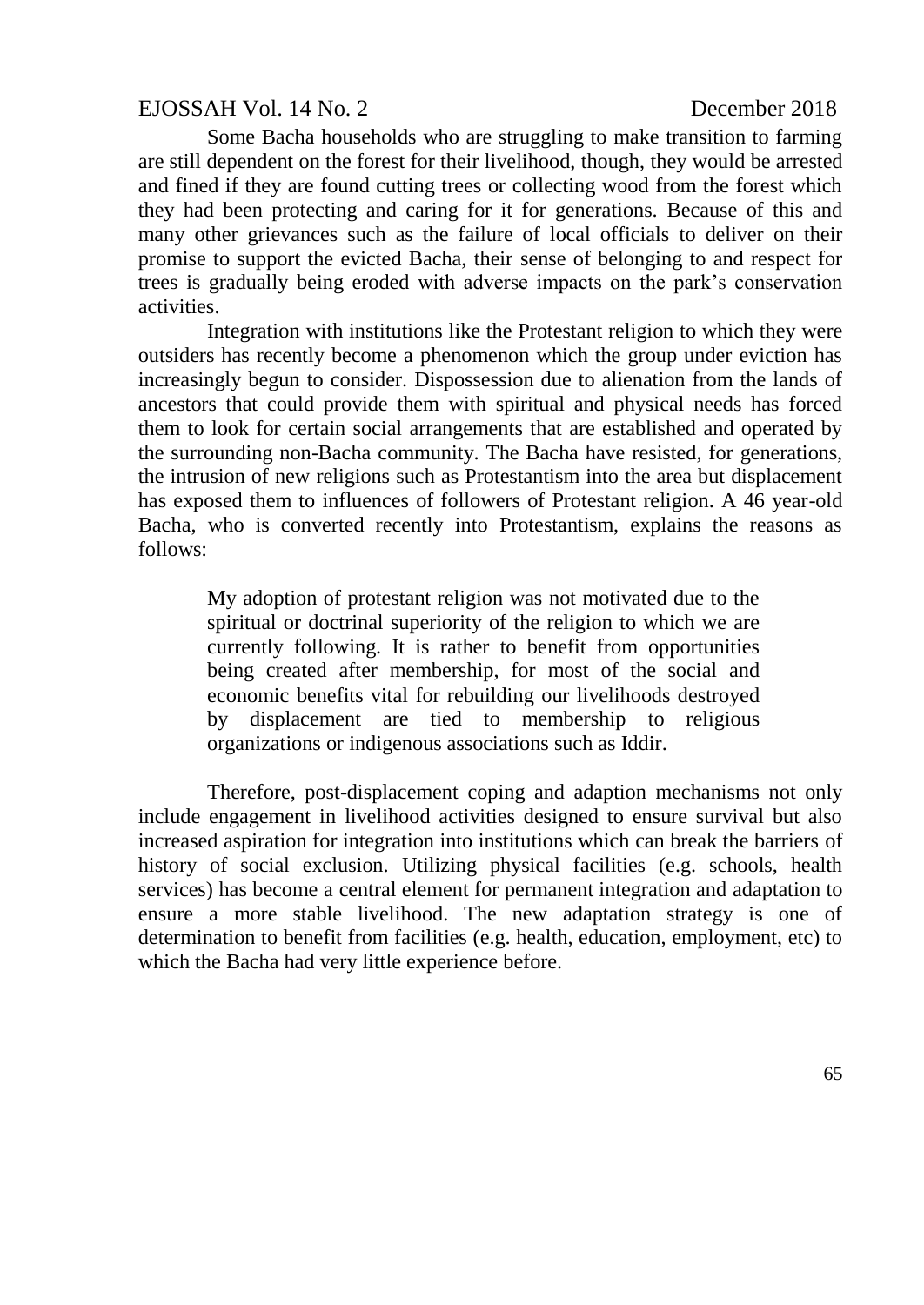# **Concluding Remarks**

The establishment of the Chebera Churchura National Park in 2005 has resulted in the displacement of the Bacha from their ancestral land and subsequent loss of their forest-dependent livelihood. Accessing forest resources (e.g. forest honey and medicinal plants) has now become illegal. Farming has gradually become an inevitable way of life, though lack of farming skills on the part of the Bacha has slowed their adaptation to the new livelihood system. In addition, the surrounding farming communities' historically-held negative attitude toward the Bacha is negatively affecting their transition to farming activities. Bacha's postdisplacement conditions were assessed using Michael Cernea's IRR model that showed that the Bacha people have faced deteriorating socio-economic prospects: low social status in the host community and expropriation of the right to exploit forest-based natural resources, though their access to land has increased. However, because of limited farming skills the Bacha could not put the available land to productive use so that their livelihood would be improved.

The empirical evidence suggests that resettlement often leads to further marginalization of minority groups (Dessalegn, 2003; Pankhurst et al., 2013) and this indeed has been the case with the Bacha minority group. For them, the social costs of displacement (e.g. vulnerability to further marginalization by farming communities and weakening of bonds of neighborliness), which are not specifically addressed by the IIR model, have been weighing heavily on their efforts to adapt to the new environment, albeit it has been already settled by agriculturalists.

All in all, there is an urgent need for local government intervention by way of, for example, farm skill training and provision of farm tools and other necessary inputs so that the Bacha can gradually do away the shackles of social stigmatization and economic marginalization.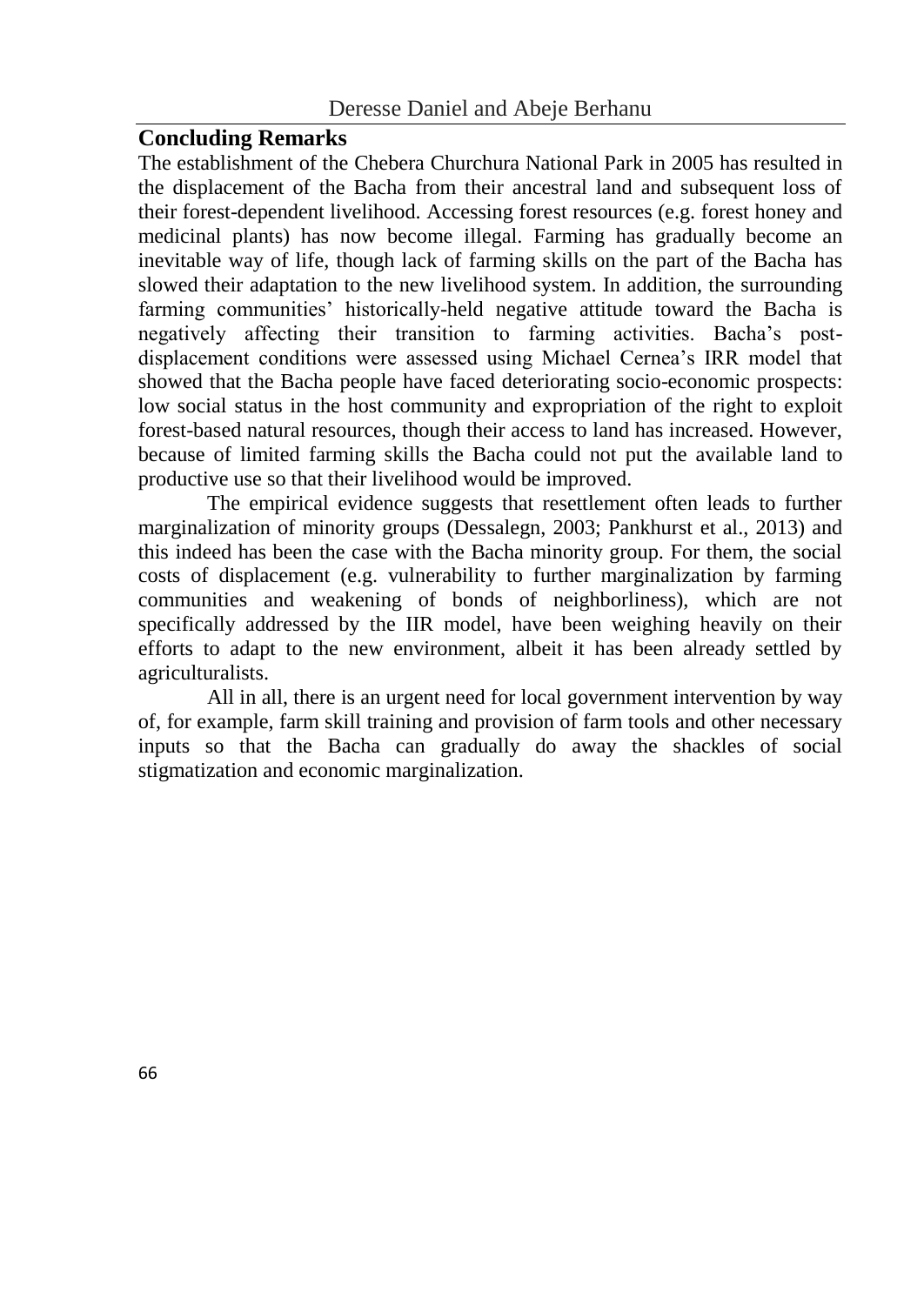# **References**

- Ayalew Gebre and Getachew Kassa. (2009). The effects of development projects on the Karrayu and the Afar in the mid-Awash Valley. In Alula Pankhurst and Francois, P. (Eds.), *Moving people in Ethiopia: Development, displacement and the state* (pp. 66-80). Cape Town : James Currey.
- Brokington, D. (1998). *Landloss and livelihoods. The Effects of eviction on pastoralist moved from the Mkomazi game reserve, Tanzania*. London: London University College.
- Cemea, M. (1999). "The need for economic analysis of resettlement: A sociologist's view." In Michael M. Cernea (Ed.), *The economics of involuntary resettlement*. Washington D.C: World Bank Publication.
- Cernea, M. (2005a). "Concept and method: Applying the IRR model in Africa to resettlement and poverty" In I. Ohm and Gebre Y. (Eds.), *Displacement risks in Africa. Refugees, resettlers and their host population*. Kyoto: Kyoto University Press.
- Dereje Woldeyohannes. (2006). *Diversity, distribution, and relative abundance of the avian fauna of Chebera- Churchura* (Unpublished M.A thesis). Addis Ababa University, Addis Ababa.
- Derese Daniel. (2013). *The impact of national park on the livelihoods of indigenous minorities: The case of Bacha community in Chebera Churchura national park, SNNPR*. (Unpublished MA thesis). Department of Sociology, Addis Ababa University.
- Desalegn Rahmato. (2001). *Environmental change and state policy in Ethiopia: Lessons from past experience* (FSS monograph series, no 2). Addis Ababa: Forum for Social Studies.
- Ethiopian Wildlife Conservation Authority (EWCA). (2015). *State of conservation report of the World Natural Heritage Site, Simien Mountains National Park (Ethiopia)*. Addis Ababa: Author.
- Food and Agricultural Organization of the United Nations. (2018). *Managing forests in displacement settings*.

Retrieved from <http://www.fao.org/3/I8309EN/i8309en.pdf>

- Food Forward. (2017). *What is food insecurity? Food security?* Retrieved from <https://foodforward.org/2017/10/what-is-food-insecurity/>
- Hakim, R. (2000). "From corn to cotton: Changing indicators of food security amongst resealed Vasavas." In M. Cernea and C. McDowell (Eds.), Risks *and* Reconstruction. Washington, DC: The World Bank.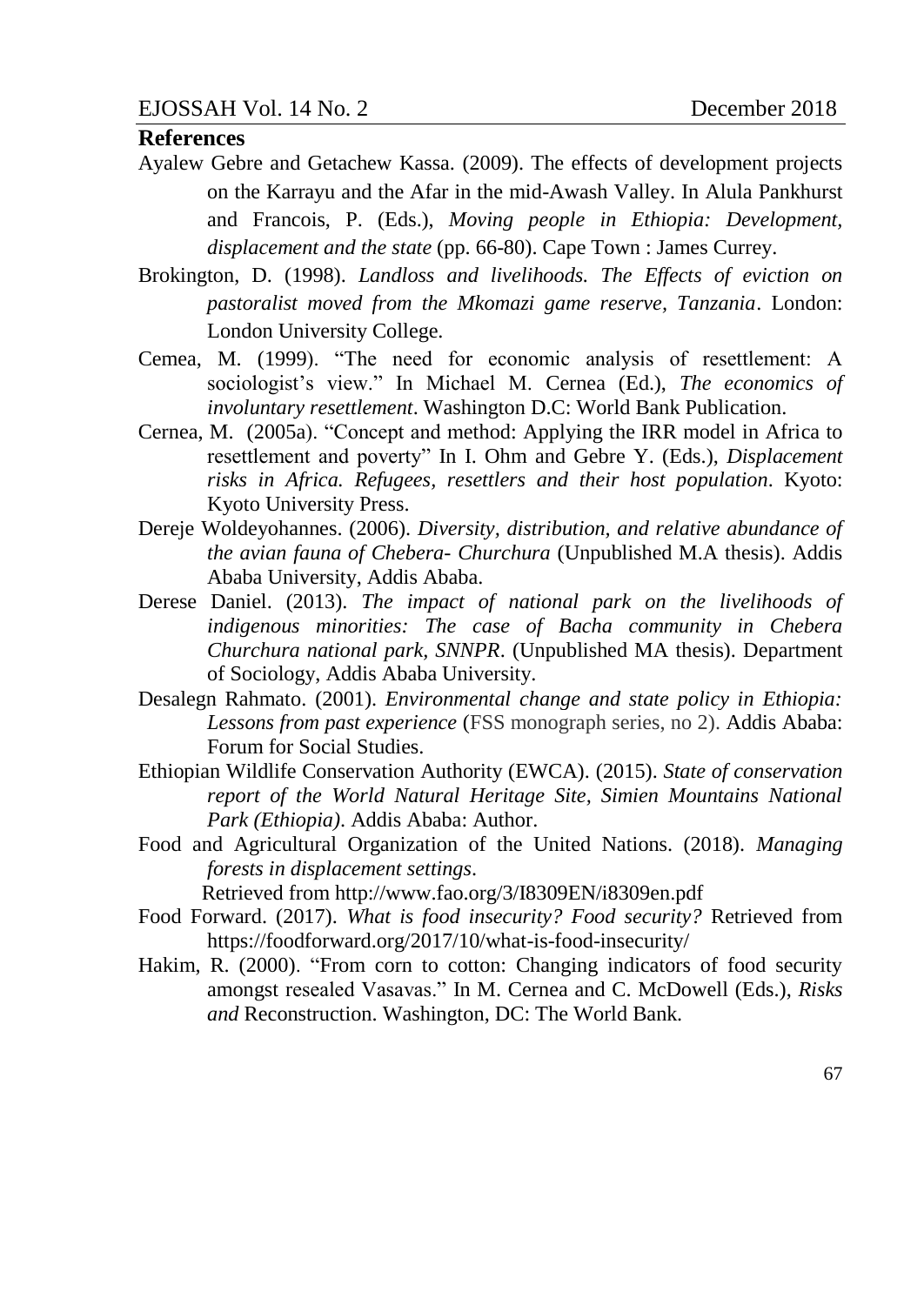- Horowitz, M., & M. Salem-Murdock (1993). Development-induced food insecurity in the middle Senegal valley. *Geo Journal*, 30(2), 179-184. Retrieved fro[m https://reliefweb.int/report/world/](https://reliefweb.int/report/world/)
- Julian, H., Alain. G., Theodore. M., Lloyd. S., & Barton. W. E. (1963). *Conservation of nature and natural resources in Ethiopia* (NS/NR/47, WS/1263.146/NS). UNESCO.
- Kassahun Kebede. (2009). "Social dimensions of development-induced resettlement: The case of the Gilgel Gibe Hydro-electric Dam". In Alula Pankhurst and Francois P. (Eds.), *Moving People in Ethiopia: Development, displacement and the state*. Cape Town: James Currey.
- Maija, H. (2007). *Assessment of the local economic impacts of national park tourism: the case of pallasd-ouanstunturi National park*. Available at http://www.ifpri.org/yubs/ib/ib3.
- Mathur, H. M. (1998). "Impoverishment risk model and its use as a planning tool.‖In H. M. Mathur and D. Marsden (Eds.), *Development projects and impoverishment risks: Resettlement project-affected people in India*. Delhi: Oxford University Press.
- Meseret, A. (2006). *History and status of Africa elephant and human-elephant conflict in chebera-churchura national park, Ethiopia* (Unpublished M.A Thesis). Addis Ababa University, Addis Ababa.
- Nayak, R. (2000). Risks Associated with landlessness: An exploration towards socially friendly displacement and resettlement. In M. Cemea (Ed*.*), *The economics of involuntary resettlement*. Washington D.C: World Bank Publication.
- Pandey, B. (1996). *Impoverishment risks: A case study of five villages in coal mining areas of Talcher, Orissa* (Paper presented at the workshop on Involuntary Resettlement and Impoverishment Risks). New Delhi.
- Pankhurst, A., Mengistu Dessalegn, V. Mueller, & Maji Hailemariam. (2013). ―Migration and resettlement: Reflections on trends and implications for food security". *In Dessalegn Rahmato*, Alula Pankhurst and Jan-Gerrit van Uffelen (Eds.), *Food security, safety nets and social protection in Ethiopia*. Addis Ababa: Forum for Social Studies.
- Peluso, N. L. (1993). Coercing conservation? The politics of state resource control. *Global Environmental Change*, 3(2), 199-217.
- Piguet, F., & Pankhurst A. (2009). Migration, resettlement and displacement in Ethiopia: A historical and spatial overview. In Alula Pankhurst, &